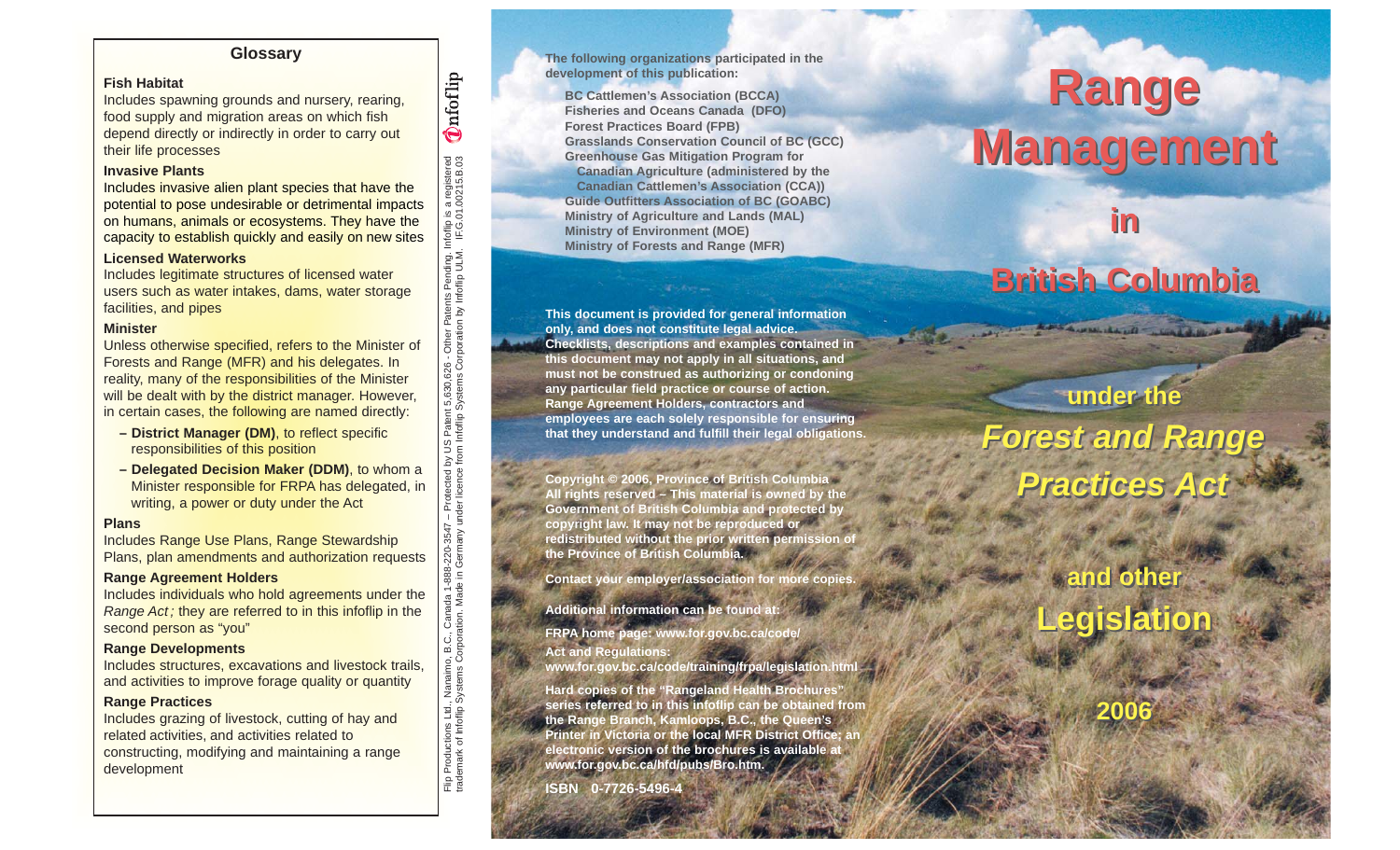## **1 Overview**

On January 31, 2004, the Forest and Range Practices Act (FRPA) was enacted to replace the Forest Practices Code of B.C. Act by December 31, 2006. Under the new framework, government and industry will focus on results and resource protection.

## **What Remains the Same under FRPA**

As your operations are also governed by **other legislation (8)**, you will probably continue with many of your past field activities the way you did before FRPA came into effect. You will also continue to work with the Ministry of Forests and Range (MFR) to ensure that interests of other resource users are addressed, as under previous legislation.

## **What is Different under FRPA**

These requirements are new:

**Planning: You must develop** a **Range Use Plan (9)** (RUP), or alternatively, a **Range Stewardship Plan (10)** (RSP), and get it **approved (12)**. Your plan may include actions and strategies that allow you to achieve the resource objectives set by government (right). Keep plans current through **amendments(12)** as required

**Resource Objectives** Plans must be consistent with objectives set by government for

- ❃ **Soils (2)**
- ❃ **Forage (3)**
- ❃ **Water (4)**
- ❃ **Fish (5)**
- ❃ **Wildlife (6)**
- ❃ **Biodiversity (7)**
- ✎ **Monitoring and Reporting**: You must **monitor (19)** impacts of your activities on Crown range, and provide reports to the MFR to show that the results specified in your plans are achieved in the field
- ✎ **Due Diligence**: Develop a systematic approach to daily activities including record keeping. This will form an accurate basis for monitoring, recording and reporting. **Due diligence (13)** is also one of three types of **defences (18)** in case of an alleged contravention
- ✎ **Professional Reliance**: Although not a legal requirement, it may be advisable that you involve qualified professionals such as Agrologists during the preparation of your plan or through their representation in **Advisory Committees (12)**.

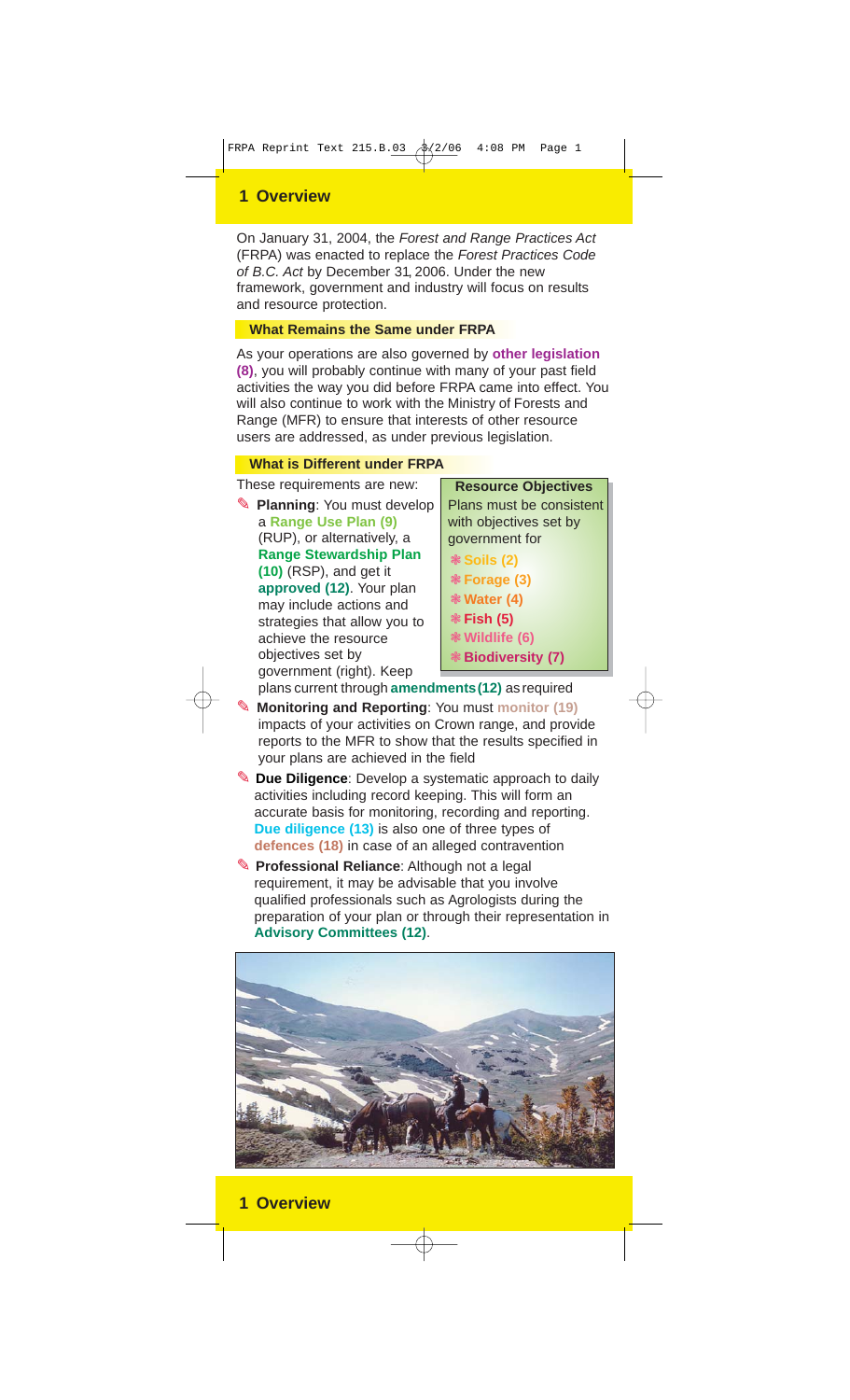## **2 Objectives & Required Practices: Soils**

## **Government Objectives for Soils**

- ❃ Protect soil properties.
- ❃ Minimize erosion, compaction and undesirable disturbance to soils.
- ❃ Maintain a vigorous and diverse cover of desirable plant species with a variety of root depths sufficient to protect the soil.
- ❃ Re-establish ecologically suitable vegetation after disturbance occurs.
- ❃ Maintain ground cover, including sufficient litter and residual dry matter accumulation to protect soil.
- ❃ Minimize accelerated soil erosion and sealing of the soil surface.

#### **Soil Organic Matter and Mineral Cycling**

Grazing practices can increase carbon stored in the soil in the form of soil organic matter. Increased soil organic matter results in greater soil water retention, biological activity, and nutrient cycling. Improved **forage**



**quality (3)** may reduce methane emissions from cattle.

## **Soil Compaction**

Prevent soil compaction by avoiding grazing when soils are too wet. Damaged soils may not recover for decades from a breakdown of soil structure, reduced permeability, and increased surface crusting and erosion.

## **Ground Cover**

Maintain a vigorous and diverse cover of desirable plant species to protect the soil from erosion and drying effects of wind and sun. Proper **stubble height (21)** helps to capture



and retain snow for a slower release in the spring. A healthy ground cover also slows down overland water flow, and filters sediments and pollutants.

For further information, see Rangeland Health Brochure 3 "**Understanding Ecosystem Processes**" and "**Greenhouse Gas Mitigation Program for Canadian Agriculture**" www.jpcs.on.ca/biodiversity/ghg/index.html

## **2 Objectives & Required Practices: Soils**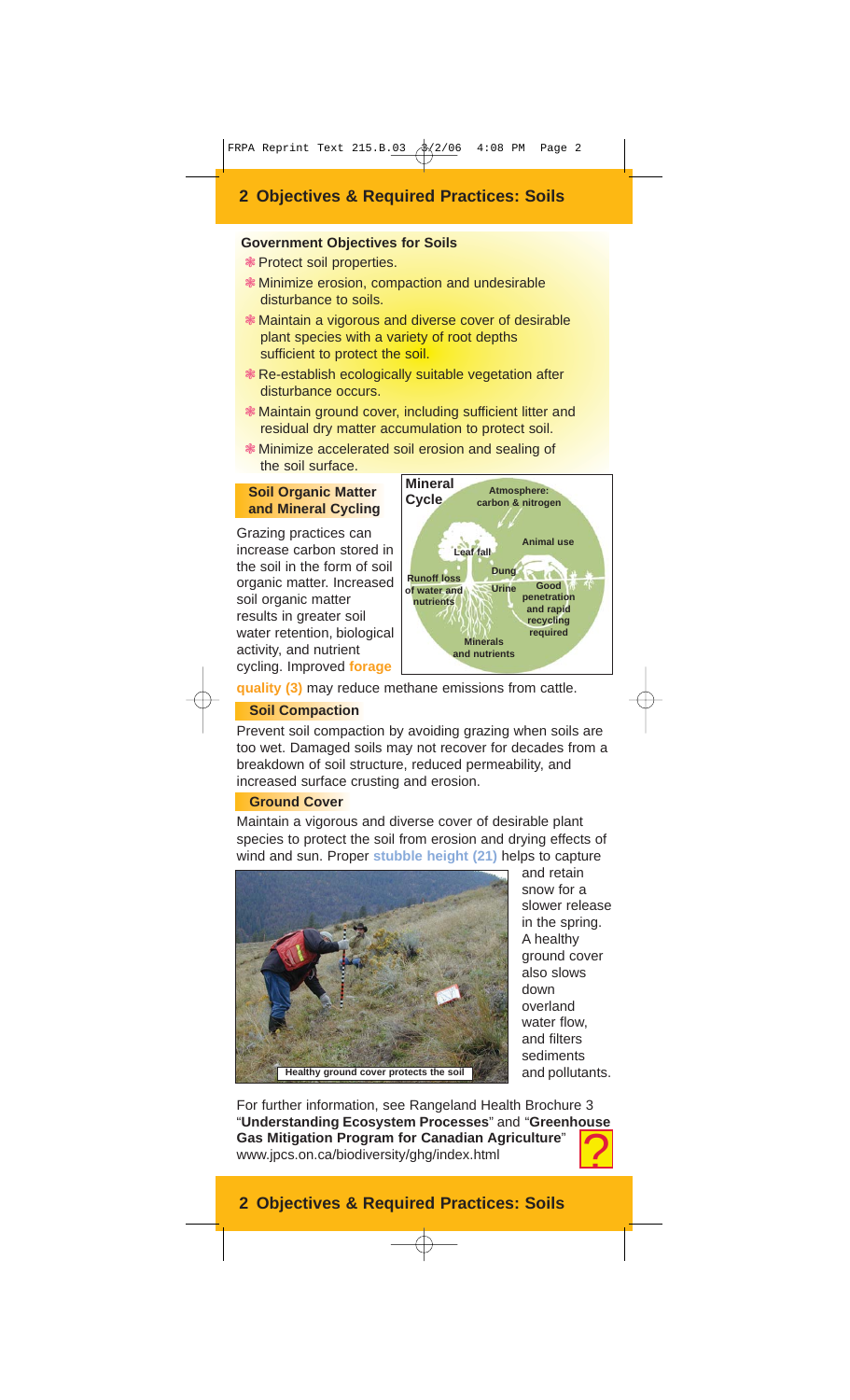## **3 Objectives & Required Practices: Forage**

## **Government Objectives for Forage and Associated Plant Communities**

- ❃ Maintain or enhance healthy plant communities, including their vigour and cover.
- ❃ Maintain or enhance forage quality and quantity for livestock and wildlife.
- ❃ Recruit desirable plants, including through forage seeding; maintain or improve litter.
- ❃ Maintain a variety of age classes and structural characteristics within plant communities.
- ❃ Enable holders of grazing or haycutting rights to be vigorous, efficient and world competitive.

## **Livestock Turnout**

Graze livestock on Crown range when:

- ✎ **Range readiness criteria (22)** are met
- ✎ Specified turnout dates are met if applicable, or
- ✎ You have the Minister's written authorization of a variance to turnout dates.

## **Livestock Removal**

Remove livestock from Crown range when:

- ✎ Livestock removal date specified in the plan is reached
- ✎ Average stubble height if specified in the plan is reached
- ✎ Average **browse (14)** use level by livestock is 25%, or the percentage of annual growth as specified in the plan
- ✎ Continued grazing will deteriorate plant communities, or interfere with the establishment of a free-growing forest.

**Forage Management during Drought Conditions**

Develop a grazing management plan with a drought survival component; consider the options listed below.

### **Lower stocking rates**

to ensure that livestock needs are balanced with the forage supply.

#### **Delay turnout** if

possible. Grazing too early during droughts stresses plants further and increases the amount of rest needed



**Redistributing herd to a less used a** 

before they can replenish their energy reserves.

**Redistribute herd** to unused forage. Try herding. Use salt, mineral or protein blocks. Truck in water for portable tanks. Install additional fencing.

**Provide rest** by not returning to an area until plants have recovered. Overgrazing often results in the loss of important forage species, increased bare ground and a corresponding increase of **invasive plants (23)**.

**Maintain adequate residual cover from plants**. This will facilitate plant recovery while adding to the litter layer.

For further information, see Rangeland Health Brochure 4 "**Considering Tools for Remediation**" and Brochure 7 "**Determining Available Forage**"



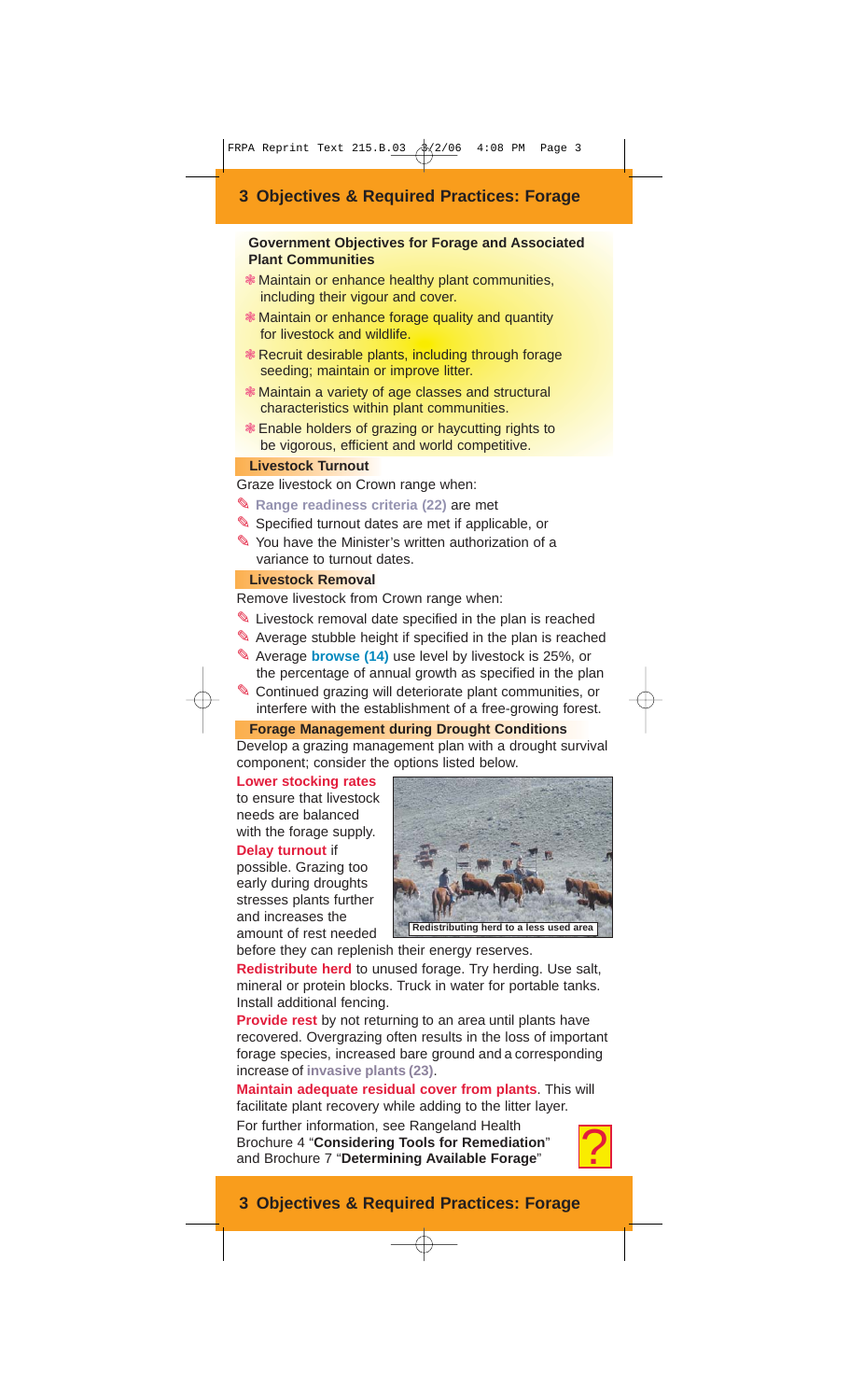## **4 Objectives & Required Practices: Water**

#### **Government Objectives for Water**

- ❃ Maintain or improve water resources.
- ❃ Maintain or promote healthy riparian and upland areas.
- ❃ Maintain or promote riparian vegetation that provides sufficient shade to maintain stream temperature within the natural range of variability.
- ❃ Maintain or promote desired riparian plant communities.
- **Range Practices in Riparian Areas** must not affect the
	- ability of riparian areas to:
- ✎ Withstand normal peak flow events without accelerated soil loss, channel movement or bank movement
- ✎ Filter runoff, and store and safely release water.

## **Range Practices in Upland Areas** must not substantially:

- ✎ Accelerate the rate of soil loss
- ✎ Diminish infiltration of water on the area
- ✎ Reduce moisture storage on the area
- ✎ Decrease stability of the area.
	- **Range Practices and Water Quality: ensure that range** practices do not:
- ✎ Allow material that is harmful to human health to be deposited in, or transported to, water that is diverted by a **licensed waterworks** (Glossary) for human consumption
- ✎ Damage the licensed waterworks, or alter the vegetation, soil or terrain around the licensed waterworks.

## **Water Quality Objectives in Community Watersheds**

After a water quality objective is established for an area, your range practices must be consistent with the objective by the following January 1st.

## **Drought Management**

Ensure that water for livestock is part of your drought management planning. Develop new long-term water sources such as wells, dugouts or storage facilities. Remember that new **range developments (15)** must be approved by the Minister.



## **Removal of Dead Livestock**

Remove dead livestock from within 100 m of a stream in a community watershed as soon as practicable after you become aware of it. Consider burial or liming of the dead animal(s) at least 100 m from the stream. Dead livestock can be an attractant for predators.

For further information, see Rangeland Health Brochure 1 "**Assessing Upland and Riparian Areas**"



## **4 Objectives & Required Practices: Water**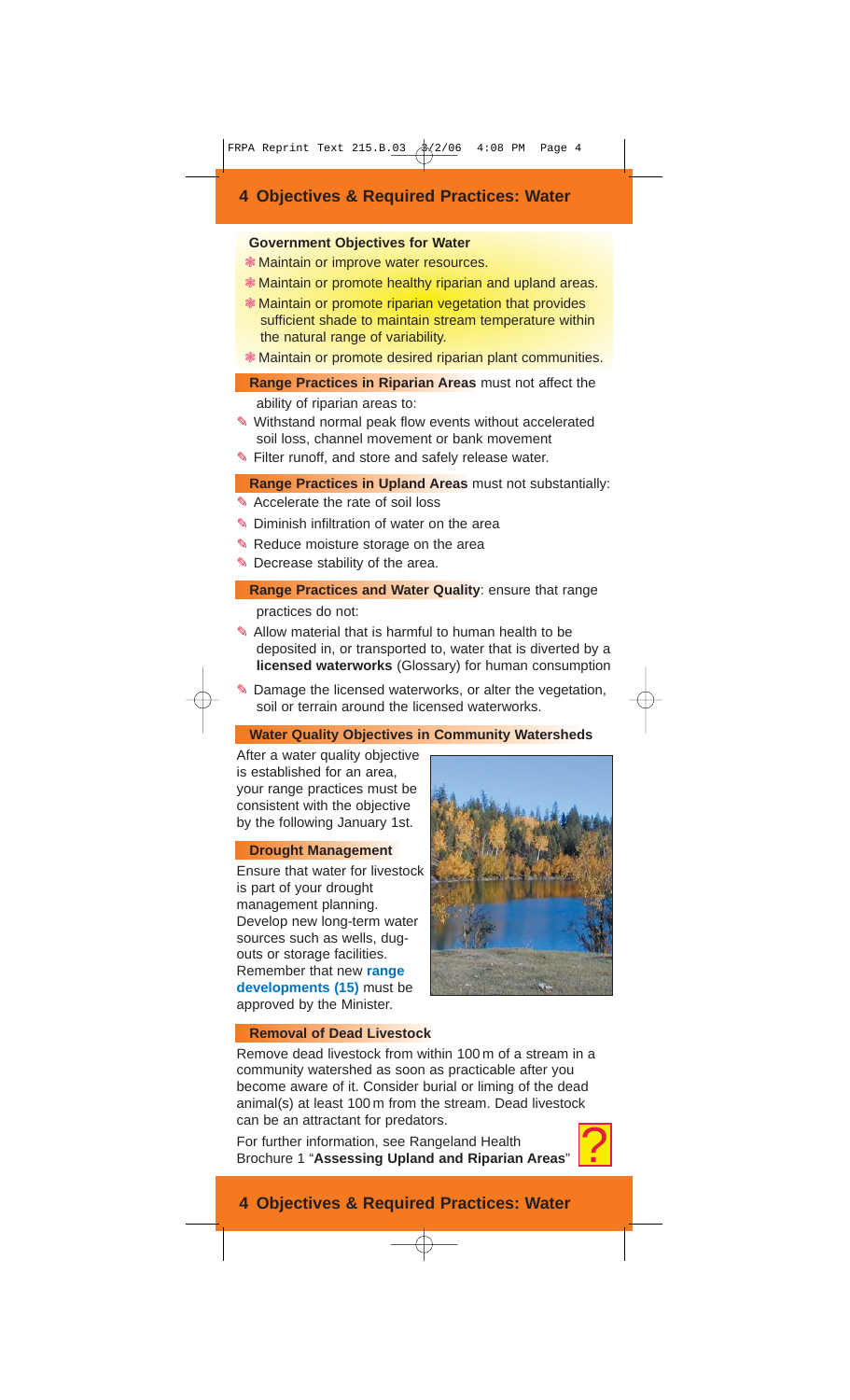#### **Government Objectives for Fish**

- ❃ Conserve fish, fish habitat and aquatic ecosystems.
- ❃ Manage any adverse effect of deleterious material.

### **Protection of Fish and Fish Habitat**

Ensure that range practices are conducted at a time and in a manner that is unlikely to:

✎ Harm fish or adversely affect fish passage

✎ Destroy, damage or harmfully alter **fish habitat**(Glossary).

#### **Fisheries-sensitive Watersheds**

The Minister responsible for the Wildlife Act (MOE) may identify a part of a watershed as a fisheries-sensitive watershed. This establishes objectives for its protection, and protects significant downstream fisheries



values that may not be sufficiently protected otherwise.

## **Temperature-sensitive Streams**

The Minister responsible for the Wildlife Act (MOE) may designate a stream portion as temperature-sensitive if trees and shrubs are important to manage water temperature to protect fish.

## **Water Intake Screens**

If you draw water from open water bodies ensure that intakes are equipped with proper screen sizes. This prevents smaller fish from entering. Consult your licence or contact the local Fisheries and Oceans Canada (DFO) office for correct screening procedures.

#### **Management of Riparian Areas**

Controlling the impact of livestock in riparian areas helps to protect fish and **water resources (4)**. Consider the options listed below:

## **Range practices**:

Use attractants like salt and mineral or protein blocks to



draw livestock away from riparian areas. Herding and temporary electric fencing can also be effective.

**Range developments**: Fence sensitive habitual use areas to exclude livestock. Develop alternative off-stream water sources and install water troughs. Ensure that such **range developments (15)** are approved and maintained.

## **5 Objectives & Required Practices: Fish**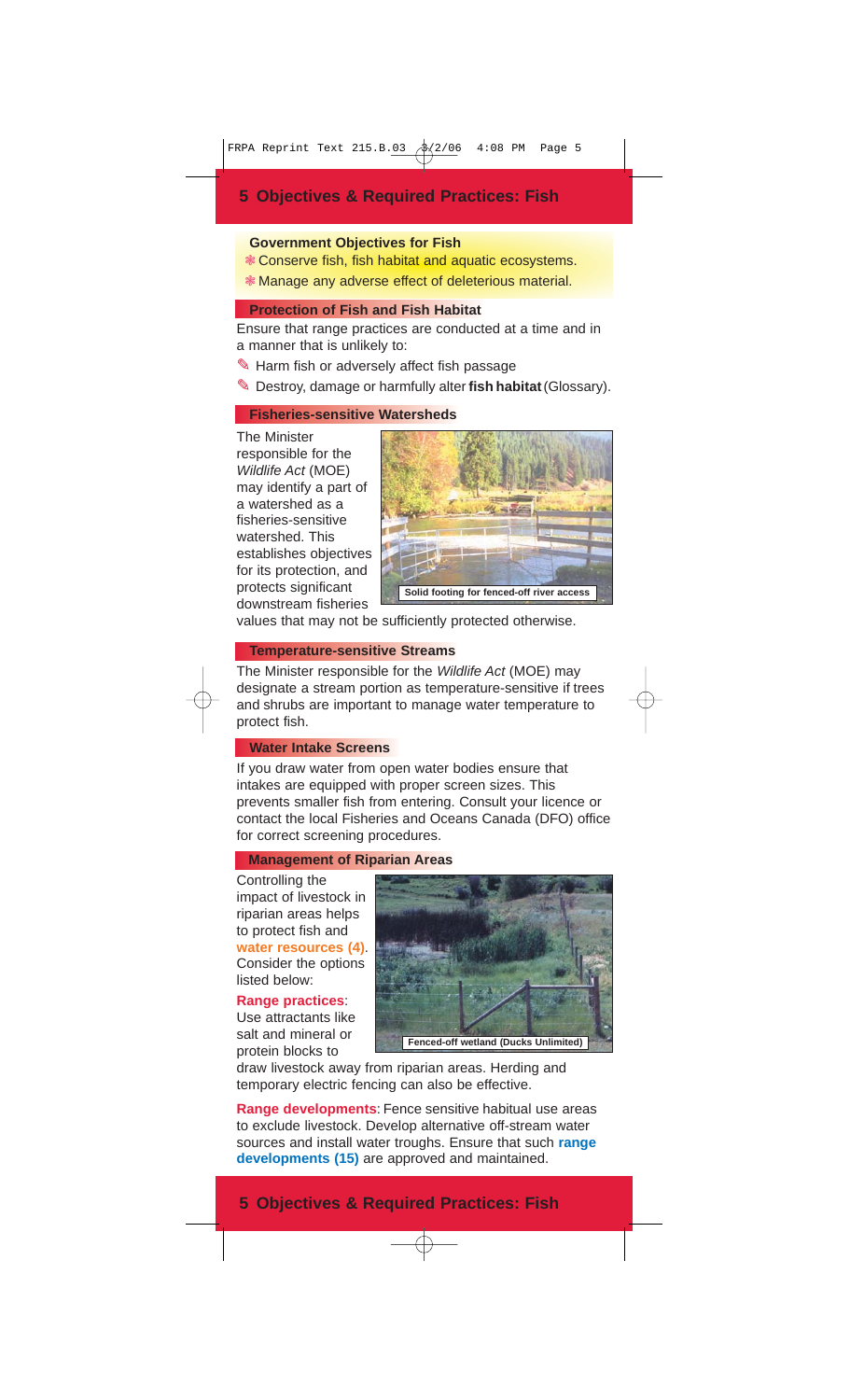## **6 Objectives & Required Practices: Wildlife**

## **Government Objectives for Wildlife**

- ❃ Maintain or promote sustainable, healthy, viable, productive and diverse wildlife populations and their associated habitat.
- ❃ Minimize disturbance during periods critical to wildlife or to wildlife habitats.
- ❃ Manage the risk of interaction between predators and livestock.

## **General Wildlife Measures, Wildlife Habitat Areas and Ungulate Winter Range**

The Minister responsible for the Wildlife Act (MOE) may establish general wildlife measures to protect a species and/or its habitat.



### **General Wildlife Measures Apply to**:

- ❃ Wildlife habitat areas
- ❃ Ungulate winter ranges
- ❃ Specific areas for:
- **Species at risk (16)**
- Regionally important wildlife
- Specified ungulate species

The Minister (MOE) must allow for review and comment if an order affects a range agreement holder.

**Wildlife Habitat Features**

The Minister responsible for

the Wildlife Act (MOE) may identify wildlife habitat features that are important localized features.

## **Range Practices Related to Wildlife**

- ✎ Range practices must not affect the ability of a riparian area to conserve wildlife habitat values
- ✎ Once a general wildlife measure is established, range practices must be consistent with it by the following January 1st. The Minister (MOE) may exempt

#### **Wildlife Habitat Features**:

- ❃ Fisheries-sensitive features
- ❃ Marine-sensitive features
- ❃ Significant mineral licks and wallows
- ❃ Nests of Eagle, Osprey, Great Blue Heron
- ❃ Other localized features as identified by Minister (MOE)

you if you propose an alternative and get it approved

✎ Once a wildlife habitat feature is identified, range practices must not damage or render ineffective the feature as of the following January 1st. The Minister (MOE) may exempt you from this in certain situations.

## **Disclosing Information**

If wildlife habitat areas or wildlife habitat features are sensitive to damage or disturbance by others, you may be prohibited from disclosing their location.



**6 Objectives & Required Practices: Wildlife**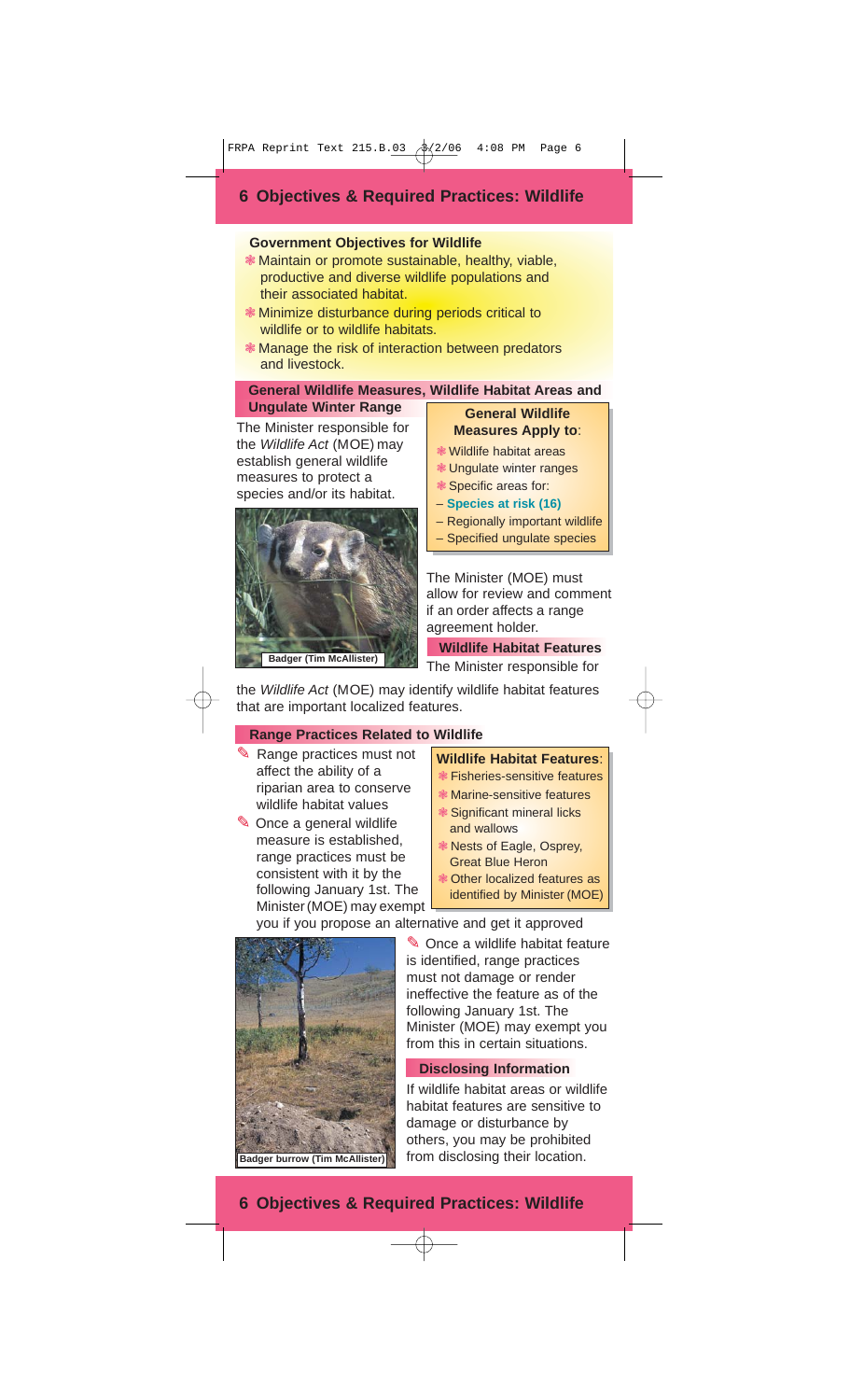## **Government Objectives for Biodiversity**

- ❃ Conserve biodiversity.
- ❃ Maintain native plant community dynamics.
- ❃ Encourage the development of late-seral plant communities or other desired plant communities.
- ❃ Maintain plant communities consistent with natural successional stages on areas where forage seeding is carried out within transitory range areas.



#### **Definitions**

**Biological Diversity** (Biodiversity) means the diversity of plants, animals and other living organisms in all their forms and levels of organization. This includes the diversity of genes, species and ecosystems. It also includes the evolutionary and functional processes that link plants, animals and other living organisms.

**Potential Natural Community** (PNC) means a plant community that would establish on an ecological site if all successional sequences were completed without human interference under present environmental circumstances. **Seral Stage** or **Successional Sequence** means a stage in the development of a plant community from a disturbed or unvegetated state to a self-sustaining Potential Natural Community (PNC) or climax community. Seral stages are defined by their percent similarity to the PNC as follows: early-seral (< 25 %); mid-seral (25 – 50 %); late-seral (50 – 75 %); and PNC (>75 %).

#### **Range Practices**

Biodiversity in range management means having a representative balance of seral stages across your agreement area. **Monitor (19)** how your range practices directly influence seral stages; for example, time of use **(3**, **22)**, level of use **(14**, **21)**, distribution of livestock, and **range developments (15)**.

For further information, see Rangeland Health Brochure 1 "**Assessing Upland and Riparian Areas**" and Brochure 3 "**Understanding Ecosystem Processes**" ?



## **7 Objectives& Required Practices: Biodiversity**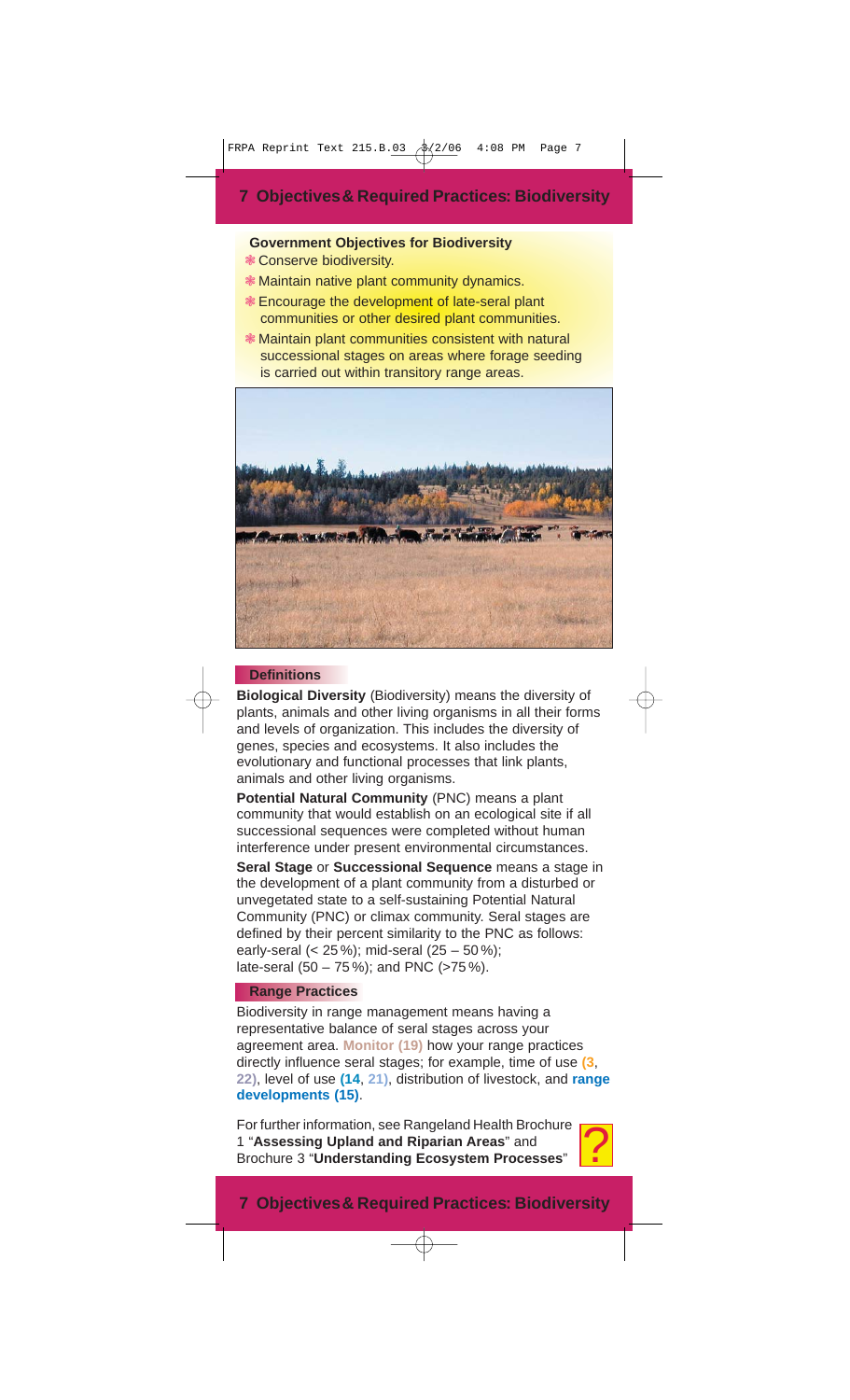**Drinking Water Protection Act** – Ministry of Health (MoH) Deals with drinking water protection and the operations of water supply systems.

**Heritage Conservation Act** – Ministry of Agriculture and Lands (MAL) and the Ministry of Tourism, Sports and Art

Deals with protection and conservation of heritage property in B.C. (e.g., sites with cultural heritage of First Nations and early settlers).

**Integrated Pest Management Act - Ministry of Environment** Regulates the sale, use and handling of pesticides, and promotes an integrated pest management approach to managing pests.

**Land Act** – Administered by several Ministries

Covers how Crown land may be sold or leased, public roads designated, and road rights-of-way granted. MFR has the responsibility for grazing leases on Crown land.

**Livestock Act** – Ministry of Agriculture and Lands (MAL) Deals with livestock at large, and the control measures and powers to capture and sell impounded animals that are at large.

**Park Act** – Ministry of Environment (MOE)

Activities under RUPs and RSPs within a park or protected area must be consistent with the Park Management Plan if one exists.

**Range Act** – Ministry of Forests and Range (MFR) Contains information on grazing and haycutting licences and permits. The Range Regulation details the tenure application.

**Trespass Act** – Attorney General

Addresses fencing obligations between adjoining properties (including repair and maintenance), unauthorized entry, and allows for oral/posted notices to prohibit specified activities on private land.

**Water Act** – Ministry of Environment (MOE)

Concerns the property in, and the right to the use and flow of, all the water at any time in a stream in B.C.

**Wildlife Act** – Ministry of Environment (MOE)

Enables designation of critical wildlife areas and wildlife sanctuaries, and establishes **wildlife management areas (6)**. Funding may be available for conservation/enhancement projects.

**Fisheries Act** (Federal) – Fisheries and Oceans Canada (DFO) Addresses the management and protection of fish and fish habitat, including obstructions to free passage of fish; harmful alterations, disruptions or destruction of fish habitat; and the deposition of deleterious substances. http://laws.justice.gc.ca/en/F-14/text.html

**Species at Risk Act** (Federal) – Admin'd by several Ministries Aims to prevent endangered or threatened wildlife from becoming extinct or lost from the wild, and to manage species of special concern to prevent them from becoming endangered or threatened. www.sararegistry.gc.ca/default\_e.cfm

**Migratory Birds Convention Act** (Federal) - Can. Wildlife Service Protects migratory bird populations, their eggs and their nests. May affect areas under RUPs and RSPs adjacent to habitat with sanctuary status. http://laws.justice.gc.ca/en/M-7.01/text.html

#### **Additional Sources of Information**

For questions on federal legislation: 1-800-622-6232 For questions on provincial legislation: 1-800-663-7867 For printed copies of Acts, Regulations or information brochures, contact the Queen's Printer at 1-800-663-6105 Acts/Regulations: www.qp.gov.bc.ca/statreg/list\_statreg\_f.htm



## **8 Other Legislation Affecting Range**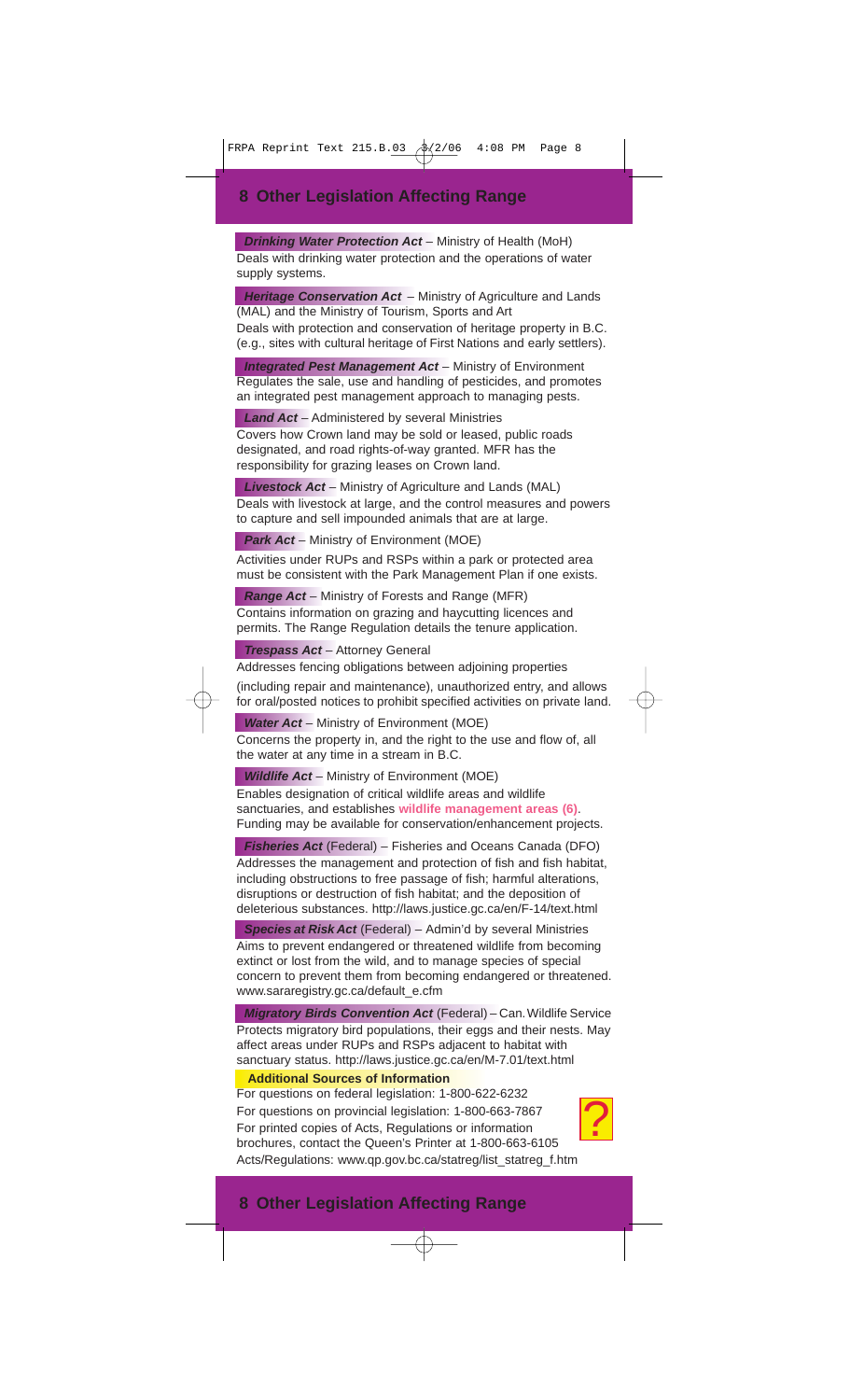## **9 Range Plan Requirements**

Range agreement holders must prepare and obtain the Minister's approval of a Range Use Plan (RUP) or **Range Stewardship Plan (10)** (RSP). This allows you to graze livestock or cut hay on Crown range.

#### **Content of Range Use Plans (RUPs)**



A Range Use Plan must include a map, grazing schedule, actions to deal with issues identified by the Minister relevant to

your agreement area, and any **prescribed matters (11)**. Ensure that your plans are consistent with the objectives set by government for **soils (2)**, **forage (3)**, **water (4)**, **fish (5)**, **wildlife (6)** and **biodiversity (7)**. Ensure that your plans are also consistent with **other legal requirements (8)**.

If you are exempt from any plan requirements or other legal obligations, you must have exemptions in writing from the respective agencies.

## **Public Review and Comments**

If your Range Use Plan, **Range Stewardship Plan (10)** and/or **amendment (12)** may affect others in a material way, the Minister may require a public review of the plan.

#### **Public Review and Comment Process**

- ❃ Publish a notice (e.g., newspaper ad) regarding the public review of the plan.
- ❃ Submit copies of the above-mentioned notice and the plan to the district manager.
- ❃ Provide a 30-day or longer review period (i.e., make the plan available to anyone interested in or affected by the plan).
- ❃ Consider any written comments relevant to the plan.
- ❃ Submit written comments received to the district manager.
- ❃ Describe changes made to the plan as a result of comments received.

## **Record Keeping for RUPs and RSPs**

Keep a daily record of your activities and important issues such as gates left open or wildlife interactions or conflicts as they occur. Keep records as backup information for modifications to your plans or as evidence of your **due diligence (13)**.

## **9 Range Plan Requirements**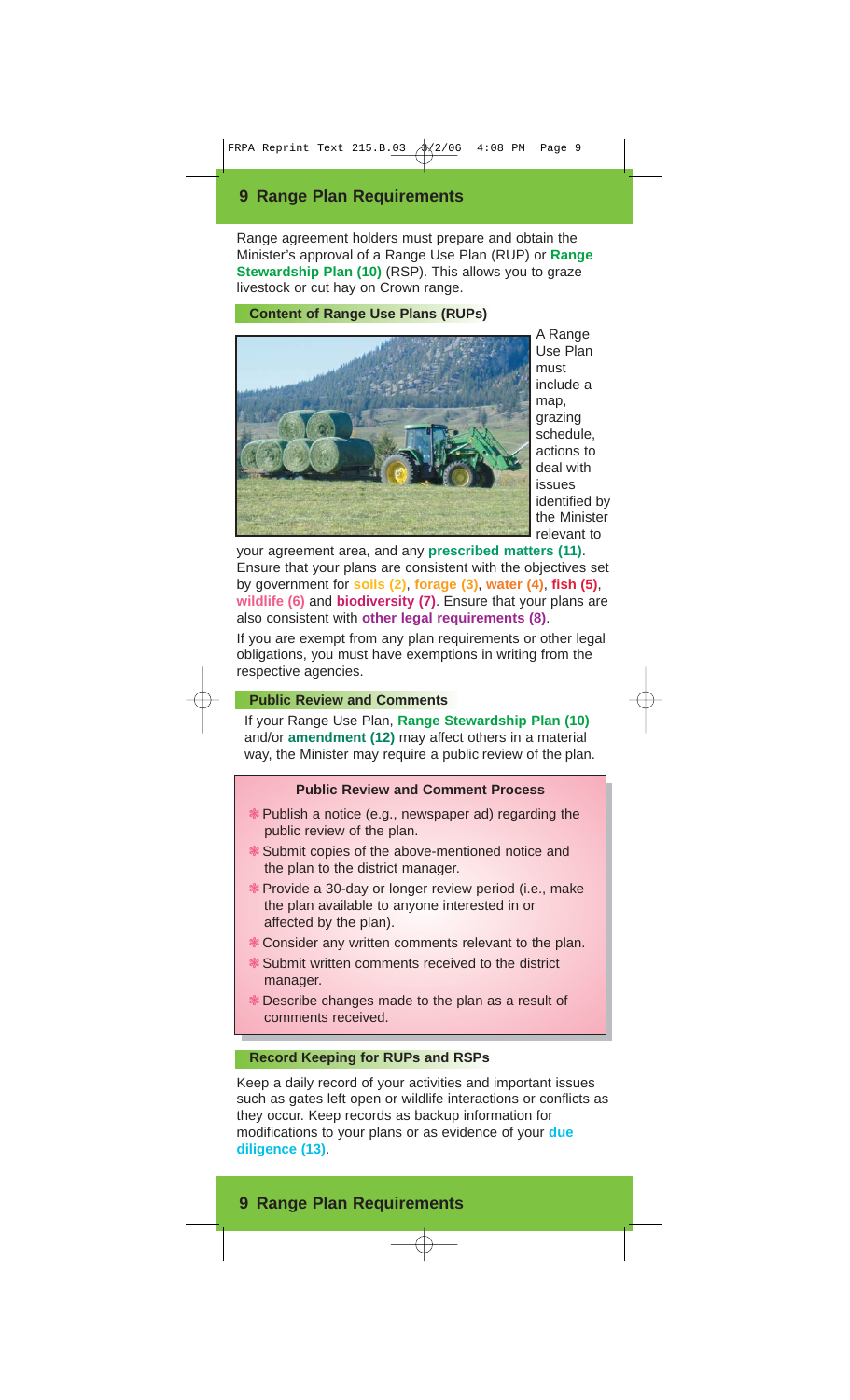## **10 Range Stewardship Plan Requirements**

## **Range Use Plans versus Range Stewardship Plans** A Range Stewardship Plan is less prescriptive, provides

options for more flexibility for experienced operators, and

encourages innovation. You must demonstrate to the Minister your competence level in range management.

## **Level 1 RSPs**

If you demonstrate to the Minister competence in the management of Crown range for at least two years, you may be authorized to prepare and submit a **Level 1 Range Stewardship Plan**.

#### **Level 2 RSPs**

With at least five years of experience, you may be authorized to prepare and

## **Demonstrating Competence** Considerations include:

- ❃ Past performance record.
- ❃ Condition of Crown range under the agreement.
- ❃ Prescribed matters:
- Written submissions
- Continuing education courses
- Letters of recommendations
- The use of an Agrologist for the plan preparation
- Past compliance with RUP, RSP and other legislation
- Investments to manage rangelands.

submit a **Level 2 Range Stewardship Plan**. This allows you to specify intended results and strategies to achieve them.

**Content of Range Stewardship Plans (RSPs)**

A Range Stewardship Plan must include a map, issues

identified by the Minister relevant to your agreement area, and any **prescribed matters (11)**. In addition, it requires a

process for **monitoring (19)** and evaluating whether range practices are consistent with government objectives. If you propose an alternative (Level 2 RSP), you must provide a rationale for the alternative. Note (11 <sup>•</sup> ) that a grazing schedule is not required for RSP approval, but must be submitted annually before livestock turnout.

Ensure that your plans are also consistent with **other legal requirements (8)**. Be prepared to take your plan through a public **review and comment (9)** process.



#### **Annual Reporting for RSPs**

On or before December 31, submit to the district manager an Annual Report with the following information:

- ✎ The number of livestock released onto Crown range
- ✎ The time period the livestock occupied the range
- ✎ Operational issues or events that affected or will affect your ability to manage the area under the plan.

## **10 Range Stewardship Plan Requirements**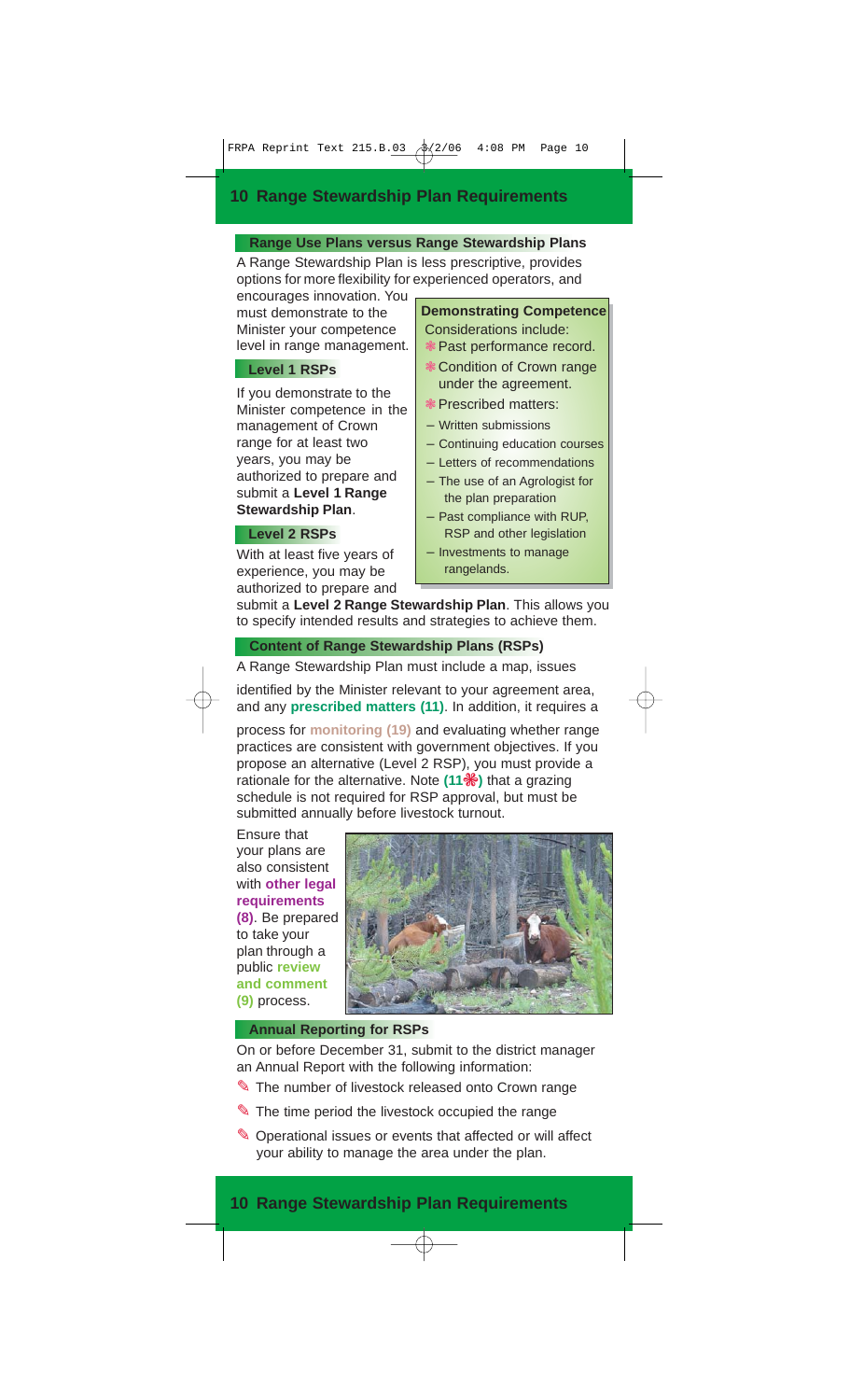In addition to specific requirements for **RUPs (9)** and **RSPs (10)**, use the checklist below for your plan preparation.

| <b>PLAN CONTENT REQUIREMENTS</b>                     |  |               |                                                                                                                                                                                      |  |  |
|------------------------------------------------------|--|---------------|--------------------------------------------------------------------------------------------------------------------------------------------------------------------------------------|--|--|
| RUP - Grazing<br>RSP Level 1 & 2<br>RUP - Haycutting |  |               |                                                                                                                                                                                      |  |  |
|                                                      |  |               | Include map(s) (scale and format<br>satisfactory to the Minister) showing the<br>boundaries for the agreement under the<br>Range Act that pertains to the plan                       |  |  |
|                                                      |  |               | Specify locations and types of range<br>developments (15) on the map                                                                                                                 |  |  |
|                                                      |  |               | Delineate pasture boundaries on the map                                                                                                                                              |  |  |
|                                                      |  | $\mathscr{F}$ | Prepare a grazing schedule including<br>each pasture, with livestock class, number<br>of livestock and period of use ( $\frac{16}{36}$ must be<br>submitted annually before turnout) |  |  |
|                                                      |  |               | Specify areas for haycutting on the map                                                                                                                                              |  |  |
|                                                      |  |               | Describe, for areas to be used for<br>haycutting, the average stubble height<br>(21) and the period of haycutting                                                                    |  |  |
|                                                      |  |               | Specify actions to be carried out to deal<br>with issues identified by the Minister                                                                                                  |  |  |
|                                                      |  |               | Conform to prescribed matters (below)<br>if any                                                                                                                                      |  |  |
|                                                      |  |               | Specify measures to prevent introduction<br>and spread of invasive plants (23)                                                                                                       |  |  |
|                                                      |  |               | Ensure consistency with objectives set<br>by government and other objectives that<br>are established under FRPA or the<br>regulations, pertaining to all or part of area             |  |  |
|                                                      |  |               | Ensure that plans or amendments (12)<br>are signed by the person required to<br>prepare the plan, or the individual(s)<br>authorized to sign for the corporation                     |  |  |
|                                                      |  |               | For a Level 2 RSP (10) you may propose<br>actions or alternatives for results,<br>strategies, or measures.                                                                           |  |  |

## **Prescribed Matters**

The Minister may require a range agreement holder to include the following in their range use plan or range stewardship plan:

- ✎ Descriptions of plant communities and the proposed actions to establish or maintain them
- ✎ **Browse use levels (14)**
- ✎ **Stubble heights (21)**
- ✎ **Range readiness (22)**.

## **11 Plan Content Checklist**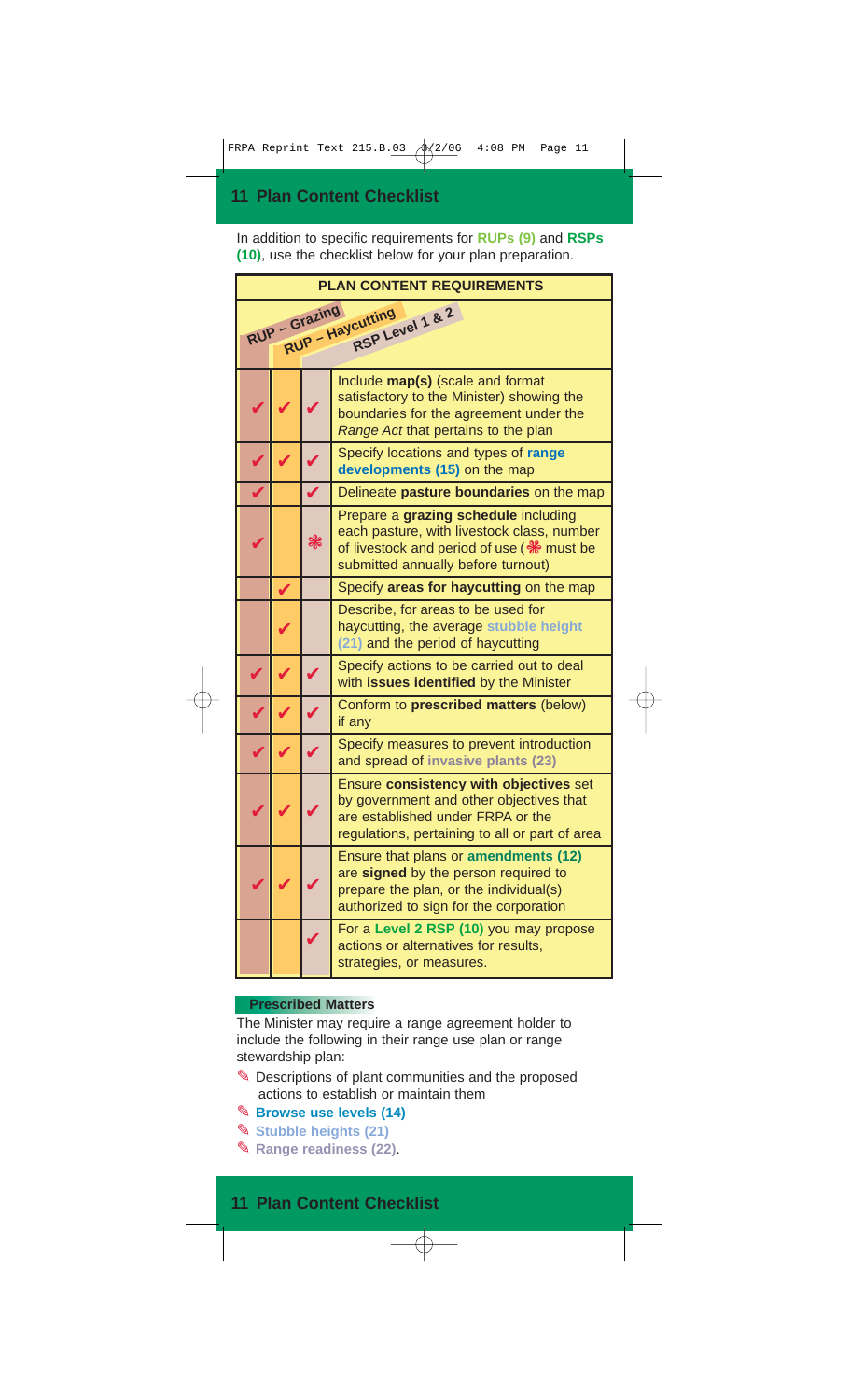## **Approvals of Plans**

✎ The Minister must approve your plan if it is consistent with your agreement under the Range Act, and it conforms to FRPA and its objectives

✎ The Minister or you (the person seeking approval) may refer a plan to an Advisory Committee if there is disagreement on plan content. The

**Advisory Committee Members** 

- Have at least three persons: ❃ Registered Agrologist
- ❃ Person holding an RUP or RSP
- ❃ Government representative

Minister **may** consider the Committee's recommendations The Minister must give reasons if a plan is not approved.

#### **Term of Plans**

Plans are approved for up to five years, as specified by the Minister. You can request an extension for an additional five years, as long as your plan is still consistent, or is amended to be consistent, with **government objectives** (1).

## **Mandatory Amendments Requiring Approval**

Amendments are required when:

- ✎ You think actions specified in plans to deal with **issues identified by the Minister (11)** are no longer sufficient to deal with these issues
- ✎ Strategies specified in plans are no longer sufficient to achieve intended results inplans (Level 2 RSP)
- ✎ Government establishes or amends
	- an objective
	- an **Ungulate Winter Range (6)**
	- a **Wildlife Habitat Area (6)**
- ✎ Your agreement under the Range Act changes
- ✎ The Minister asks you to add or change an issue identified by the Minister, or a **prescribed matter (11)**.

## **Minor Amendments Not Requiring Approval**

If you determine that your amendment conforms with all legislation and lets you achieve specified results, approval is not required. Send a copy of the amendment to the district manager as soon as possible.

However, if in the Minister's opinion your decision was wrongly made, they may declare the amendment without effect, and suspend the operation that you considered



authorized under the minor amendment. As a result, approval of the amendment is required.

## **12 Approvals and Amendments**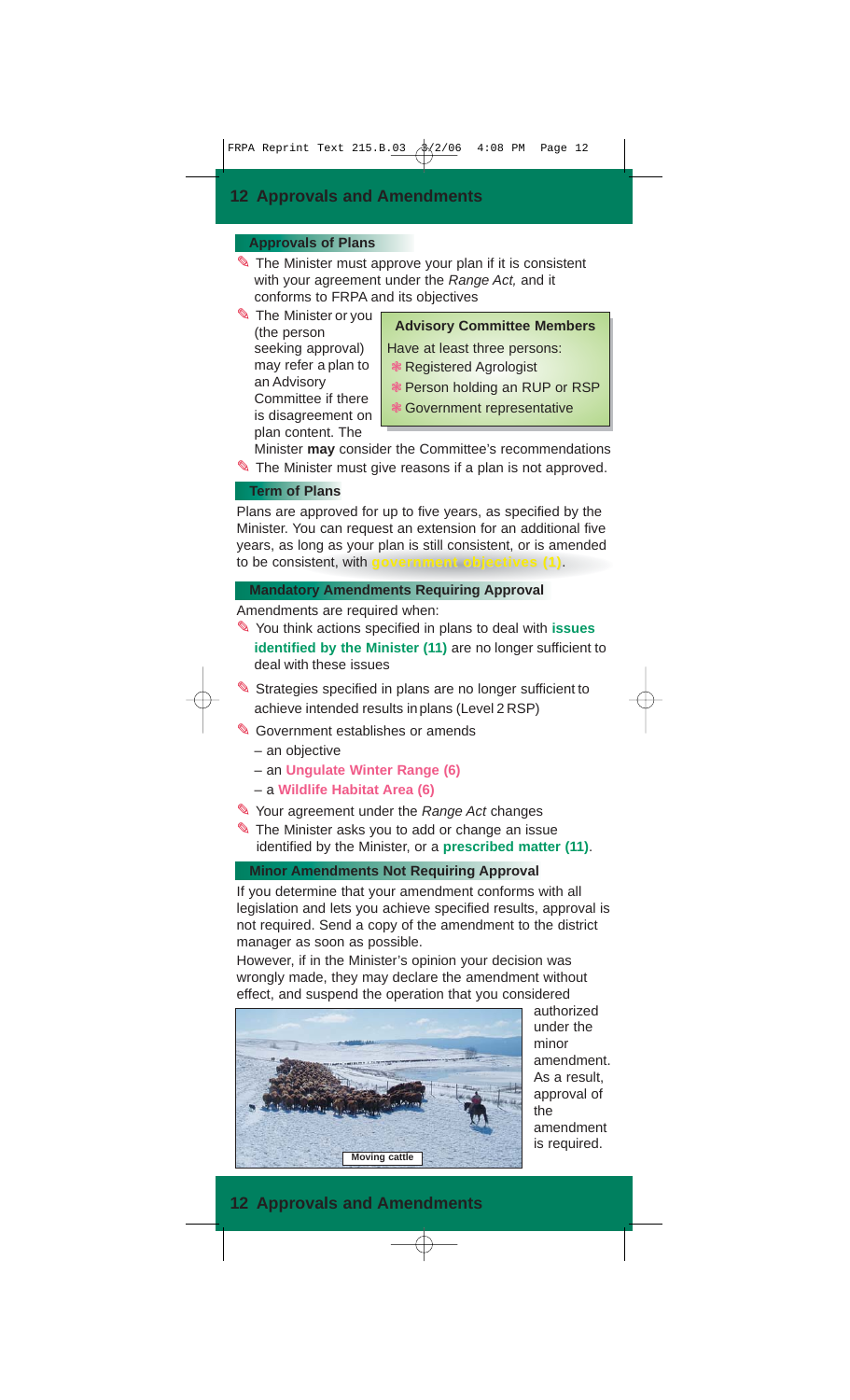## **13 Due Diligence**

Due diligence means taking all reasonable care to ensure that you meet all **legal requirements (8)**. Therefore, applying the principles of due diligence in your daily work will help you to be in compliance in your operations.



## **Due Diligence Checklist** (partial list only)

- ➀ Ensure that you, your employees and contractors know the rules and regulations that affect all daily activities
- ➁ Provide adequate supervision and training for employees and contractors, including training for yourself
- ➂ Establish a process to track and pass on new legal requirements to co-workers, employees and contractors
- ➃ Establish practices to support your grazing schedule; communicate with other resource users, post signs to keep gates closed, and check fence lines for damage
- ➄ Ensure that everyone is qualified and knows the rules for storage and application of chemicals. Have emergency contact numbers available
- ➅ Establish a process to record observations and activities, and to **monitor (20)** the conditions of the rangeland and the level of use. The records may be required as backup for your current activities or may provide the rationale for proposed changes to the plan
- ➆ Remember to OBSERVE and RECORD; REPORT significant problems.

#### **Recording Details of Meetings**

Record as a minimum – add details as needed: ❃ Date and **Start** time of meeting "Friday, August 5, 2005, at 9:15."

- ❃ **Location** of the meeting: "Km 32 on Trout Creek Road."
- ❃ First and last **Names** of participants, and job function(s): "Doug Fir, MFR, Bob Plant, Agrologist, Tim Burr, A&B Logging Ltd., and Barb Wire, Fencing Contractor."
- ❃ **Issue(s)** discussed: "Site rehabilitation and new fence construction after Forest Service Road relocation ."
- ❃ **Details** of discussions and "next steps" if applicable:

"Doug to take photographs and prepare site plan, Bob to determine details of fence location and revegetation, Barb to prepare fencing quote, Tim to prepare site preparation quote for fence line. Actions to be completed by Friday next week (August 12)."

❃ **End** time of meeting: "Meeting ended at 10:35."

## **13 Due Diligence**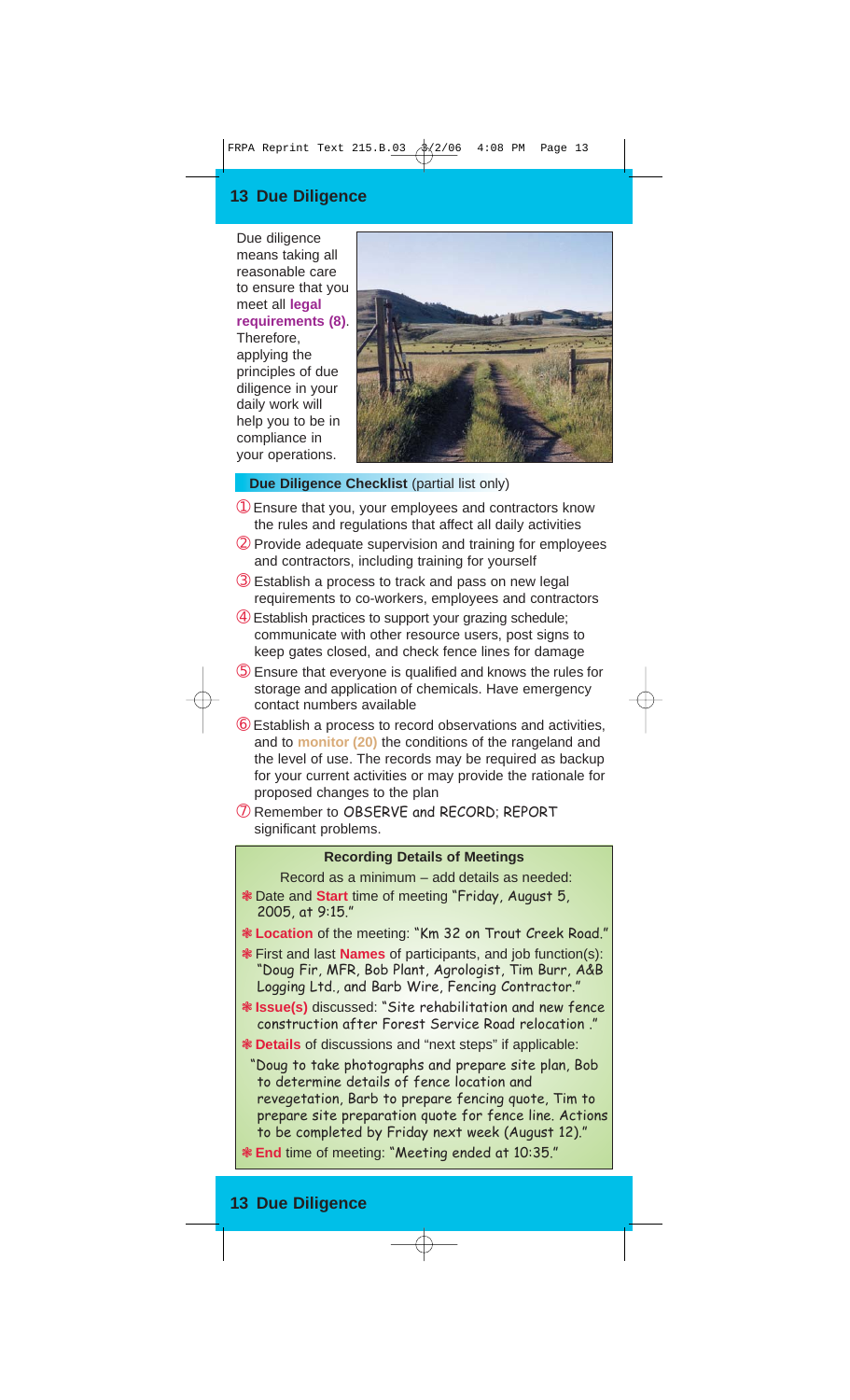#### **Browse**

You must ensure that the average browse use level by livestock does not exceed specified limits. The limit is normally 25% of the annual growth but the Minister may specify a different percentage. You may also specify a different percentage in your **Range Stewardship Plan (10)**.

## **Interference with Free-to-grow Stand Establishment**

If livestock significantly interfere with the establishment of a free-growing stand, you must remove livestock and prevent them from entering the area again. The Minister may allow cattle to return to the area if satisfied that sufficient



measures have been taken to prevent recurring interference with the establishment of a free-growing stand.

#### **Authorization to Cut Crown Timber**

You are authorized to cut, damage or destroy Crown timber while carrying out activities under a plan or authorization granted for **range developments (15)**. However, this authorization does not include the sale or removal of the cut, damaged or destroyed Crown timber.

## **Livestock Marking**

You must mark your livestock with your registered brand or in another manner approved by the Minister. In addition, the

Minister may require you to tag livestock (tags provided by the Minister). Report any lost tags to the district manager.

## **Resource Features**:

- ❃ **Range developments (15)** ❃ Cultural heritage resources not under the Heritage
- Conservation Act ❃ Interpretive forest sites
- ❃ Recreational trails and sites
- ❃ Crown land used for research or experimental purposes
- ❃ Recreation features of significant recreational value

#### **Resource Features**

In addition to identified **wildlife habitat features (6)**, the Minister may identify resource features in a specified area if they require special management. Range practices must not damage or render ineffective a resource feature.



## **14 Browse and Other Legal Requirements**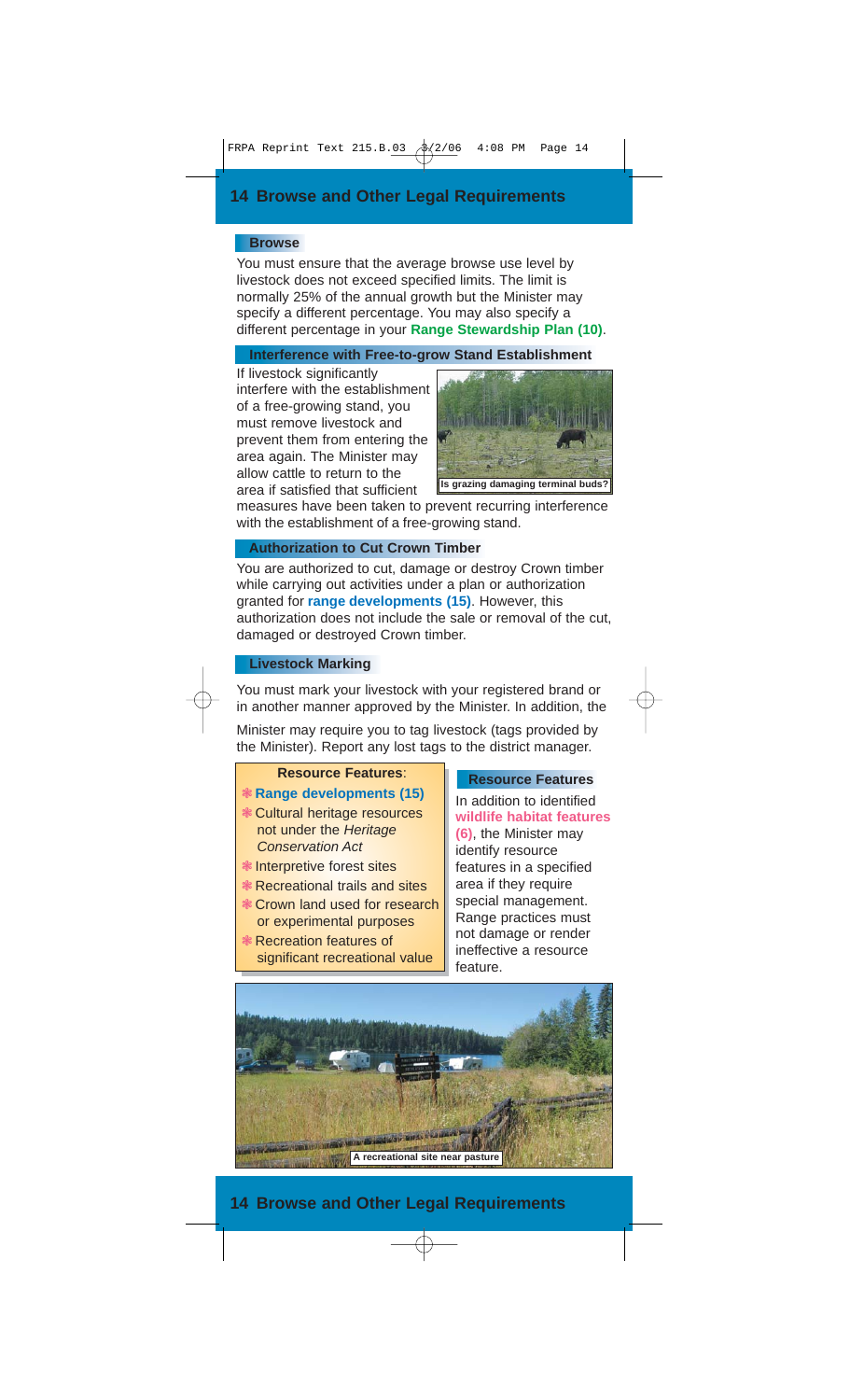## **Approvals of Range Developments**

Before you can store hay or carry out, construct, modify, remove, damage or destroy a range development, you need the Minister's approval.

- Consideration criteria include: ✎ Consistency with your plan
- ✎ Consistency with government objectives
- ✎ Protection and conservation of the range resource.

**Range Developments Include**:

- ❃ Fences and trails
- ❃ Cabins and corrals
- ❃ Water developments

or Activities such as

- ❃ Thinning and brushing
- ❃ Prescribed burning
- ❃ Forage seeding
- ❃ Fertilizing

The Minister may require you to submit a proposal and may request revisions during a **review and comment (10)** period. Advertising is not required unless specifically requested.

## **Restrictions on Range Developments**

A range development planned within 50 m of a stream in a community watershed may be approved only if consistent with government objectives set for water and water quality.

A range development may not be approved if it would alter vegetation, soil or terrain in a manner that would jeopardize the objectives set by government for **soils (2)**, **forage (3)**, **water (4)**, **fish (5)**, **wildlife (6)** and **biodiversity (7)**.

The Minister may still authorize the range development if there is no other practicable option for constructing the range development. Restore vegetation, soil or terrain to meet conditions of riparian and upland areas, and to protect fish, licensed waterworks, wildlife habitat features and resource features as they existed before the construction.

## **Maintenance of Range Developments**

It is your responsibility to keep a range development in good working condition unless another person:

- ✎ Was given permission by the Minister to maintain it
- ✎ Is required to maintain it
- ✎ Has agreed with the Minister to develop, maintain or remove the range development

or unless the Minister is satisfied that it is not in the public interest to maintain it.



#### **Revegetation**

Ensure that exposed soil at a newly constructed range development is revegetated with ecologically suitable species within two years after construction is completed.

The Minister may exempt you from the above if they are satisfied that a failure to revegetate is consistent with **objectives set for soils (2)**.

## **15 Range Developments on Crown Land**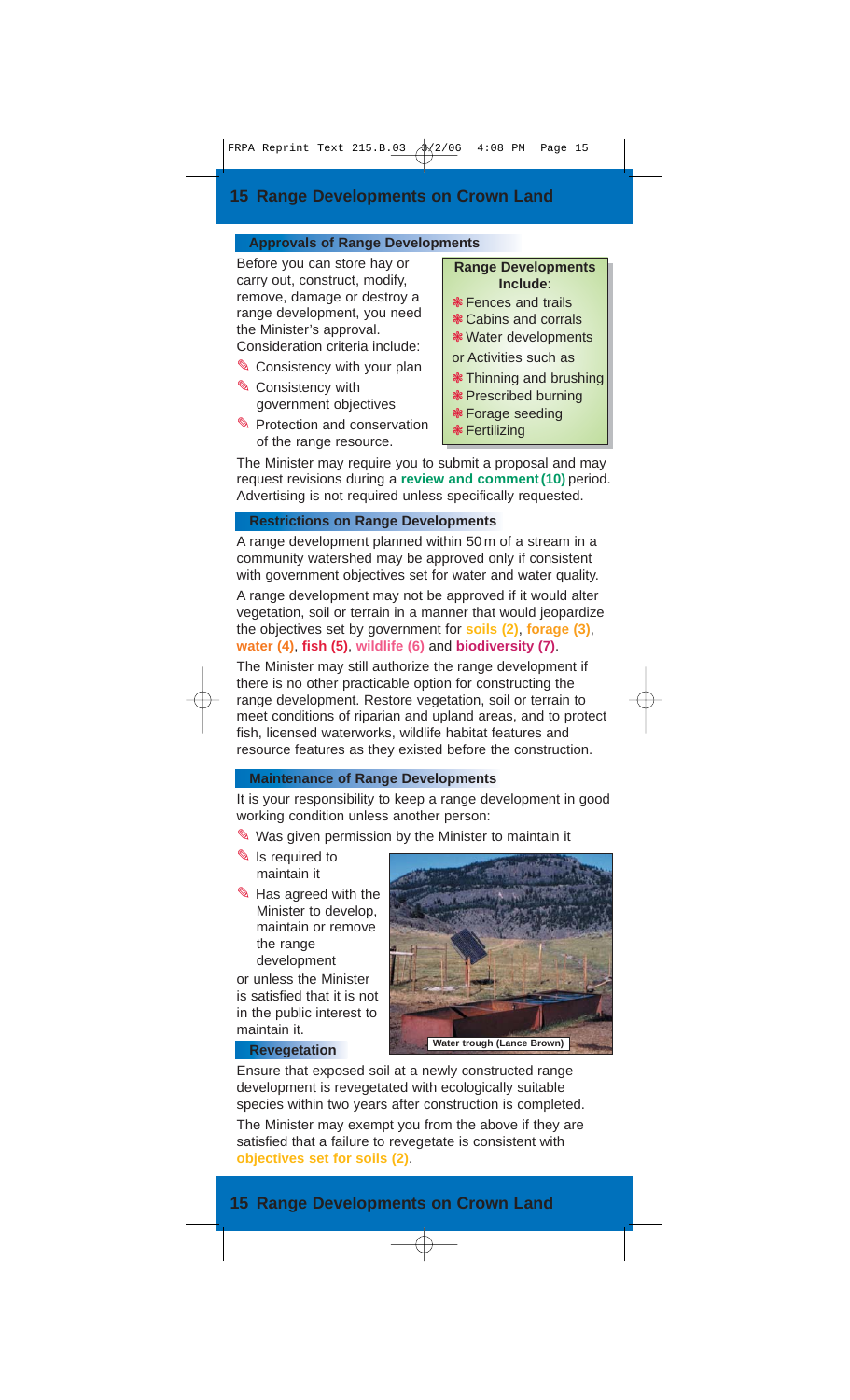## **Federal Listings**

The Committee on the Status of Endangered Wildlife in Canada (COSEWIC) provides a formal designation for species. A decision is then made by the federal government on whether to list species under the Species at Risk Act (SARA) where they would receive legal protection. Obtain the SARA list at www.sararegistry.gc.ca. ?

### **Provincial Listings**

FRPA allows for the establishment of a category of species at risk. Species may also be listed under the Wildlife Act as "threatened or endangered," so that their residences, and critical habitat in wildlife



management areas, can be protected. The Burrowing Owl is an example of a designated species.

## **Other Provincial Listings**

The Conservation Data Centre (CDC) assesses the conservation status rank of species in B.C. The rankings are used as part of other listing processes (e.g., FRPA categories of species at risk and the Wildlife Act). Find additional information at http://srmwww.gov.bc.ca/cdc/index.html. ?

## **Range Practices Related to Species at Risk**

Your range practices must be consistent with the **general wildlife measures (6)** approved for the species in your area. Practices must not damage or destroy the residence of an individual of a species at risk. It is also illegal to kill, harm, capture or take an individual, or to import or export an individual or traffic in their parts or meat.

Contact your district manager for a list of approved wildlife habitat areas and associated general wildlife measures in effect within your area. **Record (9)** and **report (13)** any sightings as required.

## **Examples of FRPA Species at Risk on B.C. Rangeland**

**Amphibians:** Great Basin Spadefoot Toad, Tiger Salamander, Rocky Mountain Tailed Frog, Northern Leopard Frog, Coeur d'Alene Salamander.

**Reptiles:** Great Basin Gopher Snake.

**Birds:** Interior Western Screech-Owl, Burrowing Owl, Great Blue Heron, Flammulated Owl, Lewis's Woodpecker, Long-billed Curlew, Short-eared Owl, Yellow-breasted Chat, Sage Thrasher, White-headed Woodpecker.

**Mammals:** Fringed Myotis, Badger, Spotted Bat.

The list of "Species at Risk under FRPA" is updated annually. Ensure that you are aware of any additions to the list. Check http://srmwww.gov.bc.ca/atrisk/index.htm.

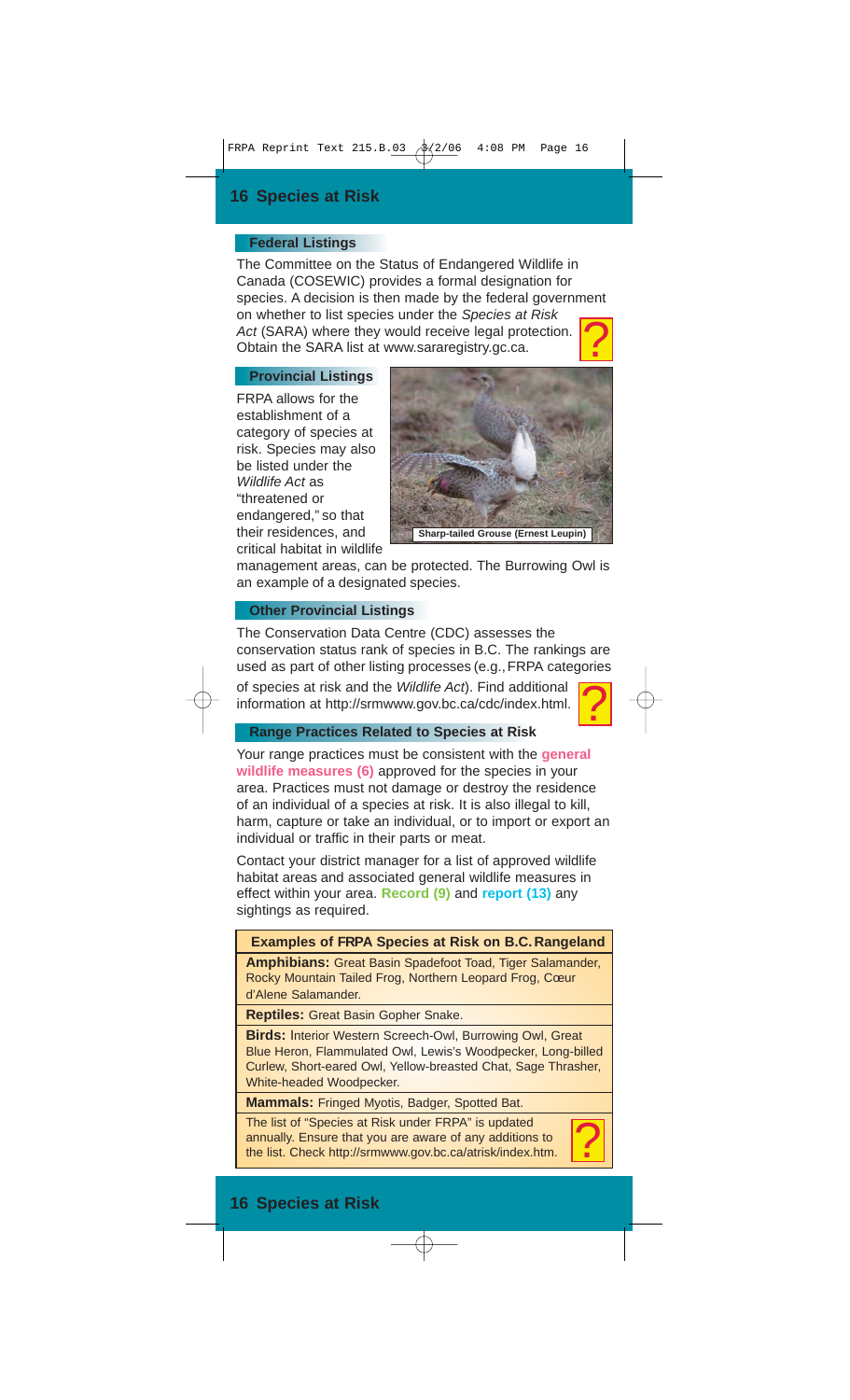## **17 Compliance and Enforcement**

The MFR Compliance and Enforcement (C&E) staff and agencies such as Fisheries and Oceans Canada (DFO) and the Ministry of Environment (MOE) will conduct inspections on Crown range tenures. Federal and/or provincial laws may be used depending on the inspecting agency.

The purpose of MFR C&E inspections is to promote compliance, and enforce statutory obligations with B.C. laws within MFR jurisdiction.

C&E staff work closely with Range staff and staff of other ministries to set inspection priorities and to benefit from their technical expertise.





## **Options for Actions**

MFR staff have a choice of possible actions as a result of a contravention. An administrative penalty will not necessarily be imposed if it is felt that a contravention was minor and a penalty would not be in the public interest. In some cases, an order may be given with instructions to correct the contravention (e.g., an order to remove an unauthorized **range development (15)**).

### **The Opportunity To Be Heard (OTBH)**:

- ❃ This is your opportunity to tell your side of the story.
- ❃ You may be able to show that one or more of the **defences(18)** apply.
- ❃ OTBH may take place in person, by letter or phone.
- ❃ Format often agreed upon between you and the DDM, usually the district manager.

## **17 Compliance and Enforcement**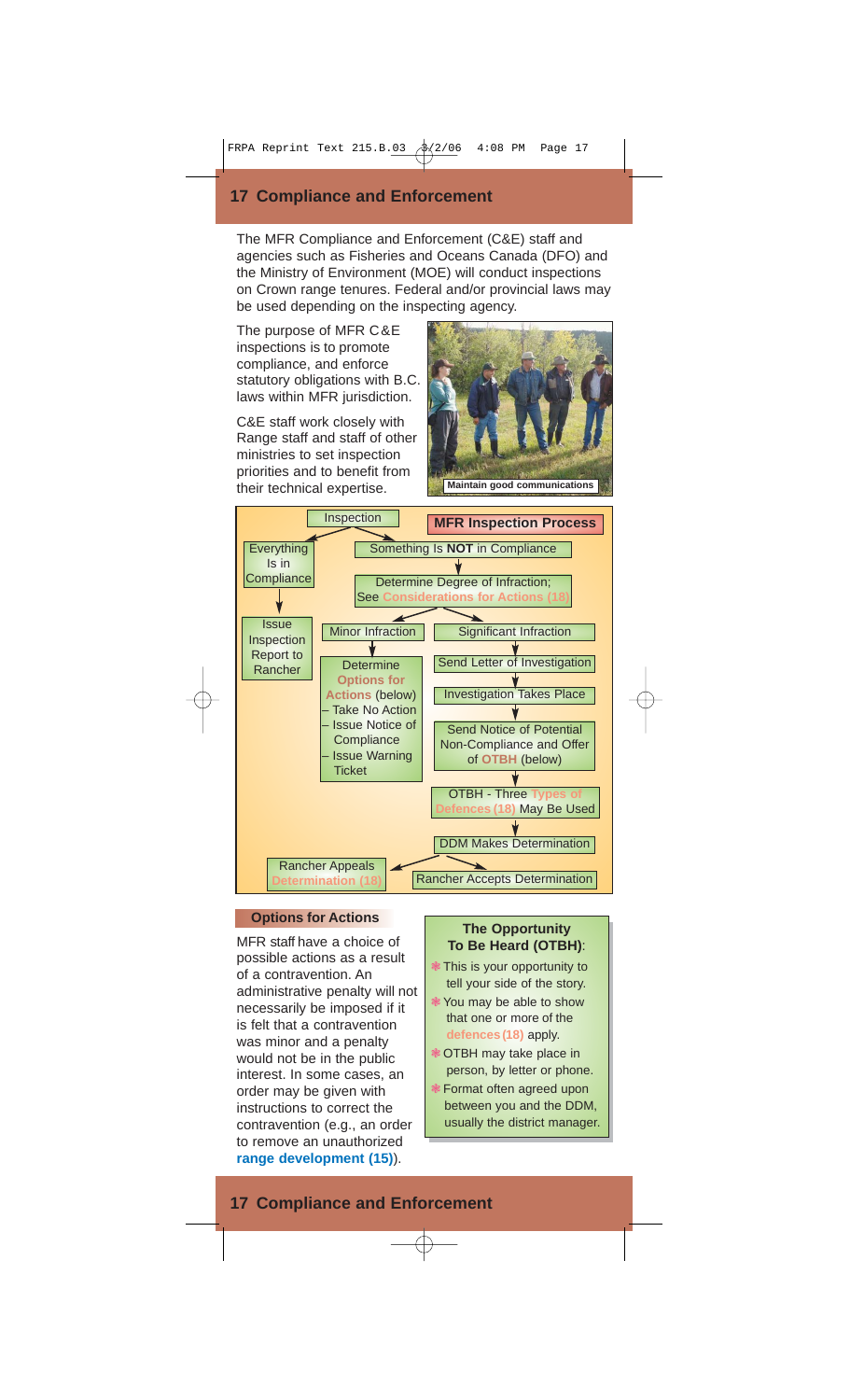## **18 Compliance and Enforcement**

#### **Defences**

During the **Opportunity To Be Heard (17)** you may be able to show that one or more of the three defences demonstrates why you were not in non-compliance with legal requirements.



➀**Due Diligence (13)** means the standard of care that a reasonable and prudent person should take to avoid a contravention of legal requirements.

➁**Officially Induced Error** – acting on erroneous advice of a recognized official.

Example: you seek advice from a responsible government official on the legality of an intended course of action. You rely in good faith on that advice, which later turns out to be flawed.

➂ **Mistake of Fact** – relying on a fact that was reasonably held to be true, but turns out to be false.

Example: a rancher wants to fence part of his property. He obtains the original legal land survey, uses it to locate steel pins and proceeds to put a fence between the pins.

However, in an inspection and subsequent investigation the fence is found to be located significantly on Crown land.

At the **OTBH (17)**, the rancher's mistake-of-fact defence was reasonable because the original survey he relied on, in good faith, was improperly done. Had the survey been accurate there would not have been non-compliance.

## **Considerations for Actions**

When considering the range of penalties, the Delegated Decision Maker (DDM) must always consider the following:

- ✎ Do you have previous similar contraventions?
- ✎ What is the gravity and magnitude of the contravention?
- ✎ Was the contravention repeated or continuous?
- ✎ Was the contravention deliberate?
- ✎ Did you derive any economic benefit?
- ✎ Did you cooperate and try to correct the contravention?

#### **Appealing Determinations**

Appeals can be made to the Forest Appeals Commission. Appeal details are provided in the Determination Letter.

## **Forest Practices Board**

The Board conducts audits and complaint investigations, and reports on findings publicly. If the Board finds apparent noncompliance it will be important that you can prove **due diligence (13)**.



## **18 Compliance and Enforcement**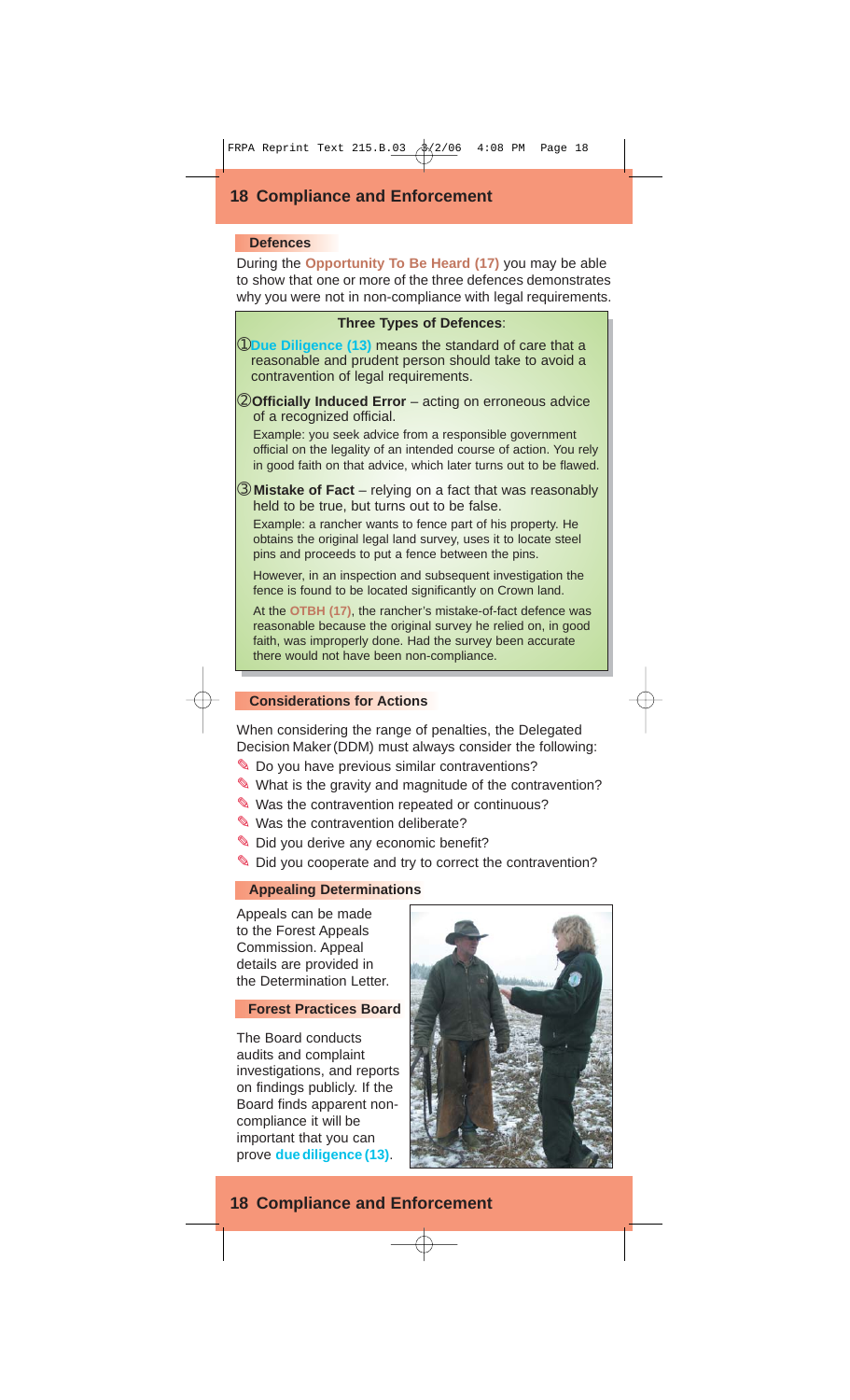## **19 Monitoring Requirements**

Monitoring is the collection and analysis of repeated measurements or observations. It is used to assess changes in condition, to assess progress towards a management objective, or to support change or continuation of a management system. On rangelands, monitoring is a tool that assists in assessing the impacts of management, livestock use, and/or environmental variation over time.

## **Monitoring Procedures**

There are many monitoring methods available; they can be tailored to address specific issues, questions and concerns. The MFR developed a tiered monitoring system for use on Crown rangeland. In this system, the first tier (Tier One) is considered suitable as a minimum standard for monitoring. **Tier One Monitoring (20)** can address critical issues identified by the Minister, and **prescribed matters (11)**. It is also used to determine whether practices are consistent with objectives set by government. Tiers Two and Three require more detailed data collection by ranchers and government for rangeland health assessments and FRPA effectiveness evaluations.

## **Monitoring Requirements**

Both Range Use Plan and Range Stewardship Plan holders are encouraged to monitor informally throughout the grazing season as a way of demonstrating that grazing practices are consistent with **objectives (1)** set by government and to show **due diligence (13)**. RSP holders have an obligation to carry out district manager–approved monitoring that addresses objectives set by government.

## **Monitoring Frequency**

Formal Tier One Monitoring should take place during the first and fourth year of a five-year management plan, at a minimum. Collect baseline information during the first year and assess impacts during the fourth year of a plan. Make revisions to your grazing plan and practices as necessary.



## **19 Monitoring Requirements**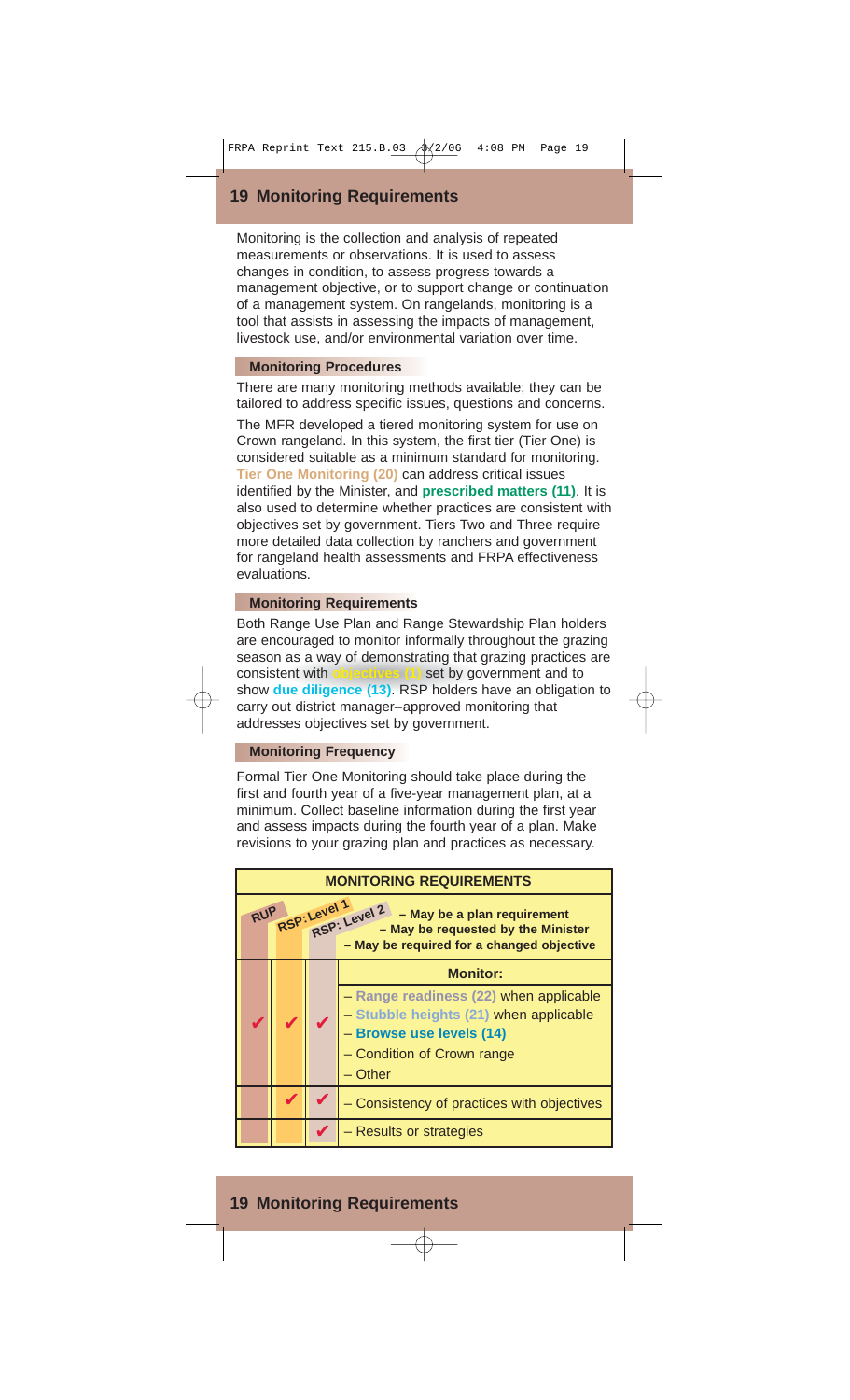## **20 Tier One Monitoring**

Follow the step-by-step monitoring procedure below.

## ➀ **Map Plant Communities**

Management areas typically have several plant communities. Determine which of these plant communities are important to livestock and represent preferred grazing areas (primary or secondary range types). Delineate range types on a map.

## ➁ **Select Key Areas**

Within each range type in  $\mathbb{O}$ , select key area(s) and identify them on the range map. A key area is a representative portion of a management unit selected for monitoring.

## ➂ **Assess Plant Communities**

Determine the dominant two or three plant species for each layer (grasses, broad-leaved flowering plants, shrubs and trees). Also list indicator species which may or may not be the same as the dominant species depending on the **seral stage (7)** of the plant community. Compare the current plant community with the reference plant community (available from district staff) for that range type. List any expected and/or desirable species or layers that are absent. Assess the invasive plants in the plant community. Compare the amount of litter present to the reference community.

## ➃ **Measure Stubble Height**

For each dominant/indicator species in  $\mathcal{F}$ , take enough **stubble height (21)** measurements to get a good index of

use. Calculate average stubble height (i.e., add heights measured and divide by number of plants measured).

## ➄ **Determine Utilization Class**

Compare average height in ➃ to the **threshold height (21)** for each species and assign a utilization class using the table below. Other threshold heights are available from Range staff and should be included in your RUP or RSP.

| <b>Class</b>    | <b>Utilization Description</b>                                                         |  |  |
|-----------------|----------------------------------------------------------------------------------------|--|--|
| None to         | Average stubble height is about                                                        |  |  |
| Slight (N)      | equal to the ungrazed plants                                                           |  |  |
| Light (L)       | Average stubble height is about midway<br>between threshold height and ungrazed height |  |  |
| <b>Moderate</b> | Average stubble height is about the                                                    |  |  |
| (M)             | same as the threshold height                                                           |  |  |
| Heavy (H)       | Average stubble height is about<br>one-half of the threshold height                    |  |  |
| <b>Extreme</b>  | Average stubble height is about                                                        |  |  |
| (E)             | one-quarter of the threshold height                                                    |  |  |

## ➅ **Map Zones of Utilization**

Apply utilization classes to range types in  $\mathbb O$ . Map out zones of utilization. While stubble height indicates when to rotate or remove livestock to avoid overuse, the zones of utilization help decide if livestock need further distribution. <u>?</u>

See "**A Methodology for Monitoring Crown Range**." B.C. Ministry of Forests and Range, 2006.

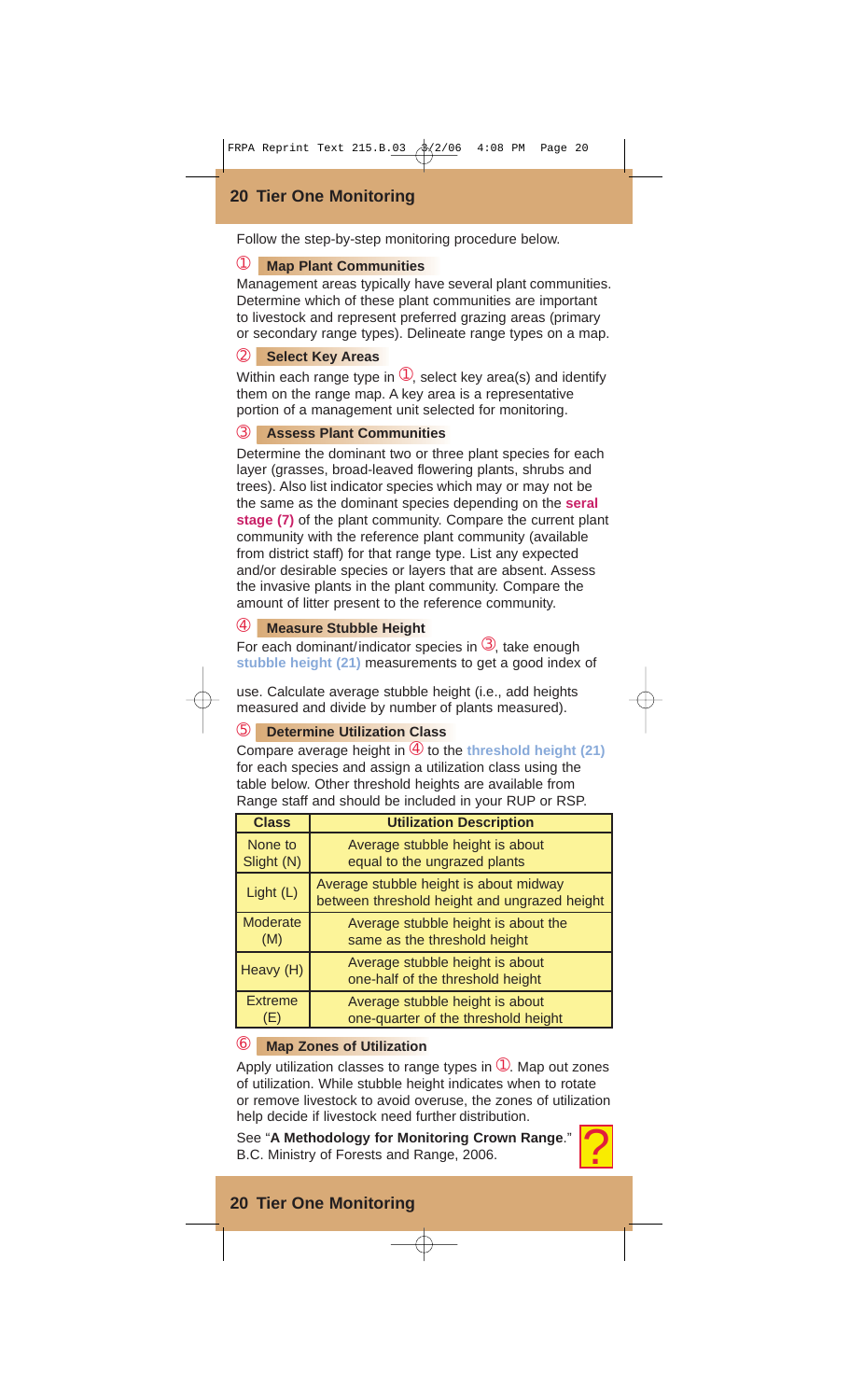## **21 Stubble Height**

Stubble height and level of use are important tools for managing the health and productivity of the range. Properly managed pasture

## **Stubble Height**

"The height of herbaceous plants remaining after grazing or mechanical harvesting."

increases grazing efficiency, ensures even selection and regrowth of plant species, and helps to filter sediment and pollutants, and to store and safely release water.

## **Considerations**

✎ Species with low growing points (e.g., Bluegrasses), are more resistant to grazing than are species with elevated



Close grazing of large riparian sedges may damage their crowns

growing points

- Plants with rhizomes sharing carbohydrates are more resistant to grazing than are bunchgrasses
	- ✎ Root growth stops when over 50 % of leaf area is removed

✎ Sod-forming and rhizomatous species are more resistant to hoof damage than are bunchgrasses.

## **Using Stubble Height as a Management Tool**

- ✎ Locate representative **key areas (20)** as monitoring sites
- ✎ Determine the one or two dominant/indicator grass species or the species most susceptible to grazing
- ✎ Walk across key area(s) and measure stubble heights (≈50 grass plants) at a set interval, usually several paces
- ✎ Move cattle when stubble height matches the threshold stubble height in your plan or in the table below.

| Threshold Stubble Heights cm (inch) – Riparian Species                                                 |                   |        |                         |                   |       |
|--------------------------------------------------------------------------------------------------------|-------------------|--------|-------------------------|-------------------|-------|
| <b>Baltic rush</b>                                                                                     | 10 <sup>°</sup>   | (4)    | <b>Bluegrasses</b>      | 10                | (4)   |
| <b>Bluejoint</b><br>12 <sup>2</sup>                                                                    |                   | (5)    | Desert saltgrass        | 7                 | (3)   |
| (Canada reedgrass)                                                                                     |                   |        | <b>Foxtail barley</b>   | (4)               |       |
| Hairgrass, tufted                                                                                      | $12 \overline{ }$ | (5)    | Kobresia<br>8           |                   | (3.5) |
| Sedges (large)                                                                                         | 20                | (8)    | Spikerush               | 15                | (6)   |
| Threshold Stubble Heights cm (inch) - Upland Species                                                   |                   |        |                         |                   |       |
| <b>Bluegrasses</b>                                                                                     |                   | 8(3.5) | Bromes (introduced)     | 10                | (4)   |
| Fescue, Altai                                                                                          | 17                | (7)    | Fescue, creeping red    | $\overline{7}$    | (3)   |
| Fescue, Idaho                                                                                          | 12                | (5)    | Fescue, rough           | 17                | (7)   |
| <b>Needlegrasses</b>                                                                                   | 12 <sup>2</sup>   | (5)    | Orchardgrass            | 10                | (4)   |
| Pinegrass                                                                                              | 15 <sup>2</sup>   | (6)    | Ricegrass, rough-leaved | 8                 | (3.5) |
| Timothy, alpine                                                                                        | 10                | (4)    | Timothy (domestic)      | 8                 | (3.5) |
| <b>Wheatgrasses</b>                                                                                    |                   |        | Bluebunch W.            | 15                | (6)   |
| Crested W.                                                                                             |                   | 8(3.5) | Northern W.             | 15                | (6)   |
| Slender W.                                                                                             | 15                | (6)    | Western W.              | $12 \overline{ }$ | (5)   |
| Wildrye, blue                                                                                          | 15                | (6)    |                         |                   |       |
| For more information, see Rangeland Health Brochure<br>6 "Applying Best Stubble Heights on Rangelands" |                   |        |                         |                   |       |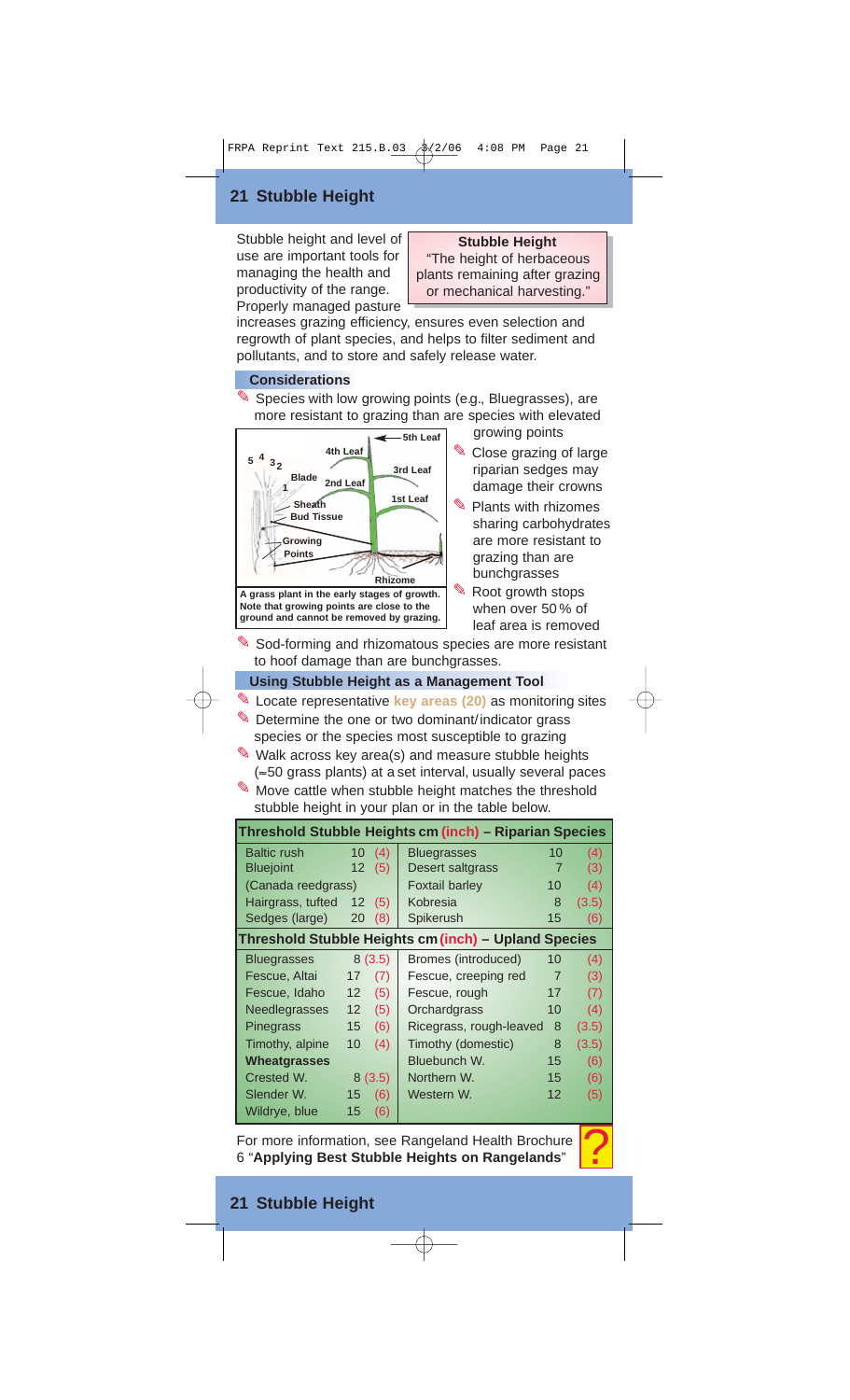## **22 Range Readiness**

Traditionally, some range managers have used fixed dates for the start of spring grazing. However, **range readiness (3)** as determined by leaf development allows greater flexibility in spring turnout.

## **Measuring Leaf Development in Grasses**

Using leaf development of common grasses as an indicator of range readiness accurately reflects the local soil moisture and growing conditions and the range's ability to recover from grazing.

- ➀ Count each new leaf as it appears at the growing point
- ➁ Describe/compare its length and form to a fully grown leaf; that is, leaf is fully developed when collar has formed; the next leaf will then begin to emerge.

## permanent damage to vegetation or soils." **3rd Leaf 4th Leaf**

**2nd Leaf**

**1st Leaf**

**Range Readiness** "The defined stage of plant growth when grazing may begin under a specific management plan without

**Grass tiller at the 3.5 growth stage. The first three leaves have fully developed collars; the fourth leaf is about 50%.**

## **Using Range Readiness as Defined by Leaf Development as a Management Tool**

- ✎ Locate representative **key areas (20)** as monitoring sites
- ✎ Determine the one or two dominant/indicator grass species or the species most susceptible to grazing
- ✎ Walk across key area(s) and measure leaf development (≈50 grass plants) at a set interval, usually several paces
- ✎ Range is ready when leaf stage matches the table below.

| <b>Range Readiness as Defined by Leaf Development</b> |                   |                                           |     |  |  |
|-------------------------------------------------------|-------------------|-------------------------------------------|-----|--|--|
| <b>Species</b>                                        | <b>Leaf Stage</b> | <b>Species</b><br>Leaf Stage              |     |  |  |
| <b>Bluegrasses</b>                                    | 2.5               | <b>Bluejoint</b><br>(Canada reedgrass)    | 3.0 |  |  |
| Bromes (introduced)                                   | 3.0               | Fescue, Altai                             | 4.5 |  |  |
| Fescue, Idaho                                         | 4.0               | Fescue, rough                             | 4.5 |  |  |
| Hairgrass, tufted                                     | 4.0               | Needlegrasses                             | 3.0 |  |  |
| Orchardgrass                                          | 3.0               | $2.25 - 2.5$<br>Pinegrass<br>(at nodding) |     |  |  |
| Ricegrass (rough-leaved) 3.0                          |                   |                                           |     |  |  |
| <b>Bluebunch Wheatgrass</b>                           | 4.0               | <b>Crested Wheatgrass</b>                 | 3.5 |  |  |
| <b>Northern Wheatgrass</b>                            | 5.5               | <b>Slender Wheatgrass</b>                 | 4.0 |  |  |
| <b>Western Wheatgrass</b>                             | 4.0               | Wildrye, blue                             | 4.0 |  |  |

On most native range except pinegrass, use 4.0 leaves/tiller as readiness criterion, 3.0 leaves/tiller on tame pastures.

For further information, see Rangeland Health Brochure 5 "**Using Range Readiness Criteria**"

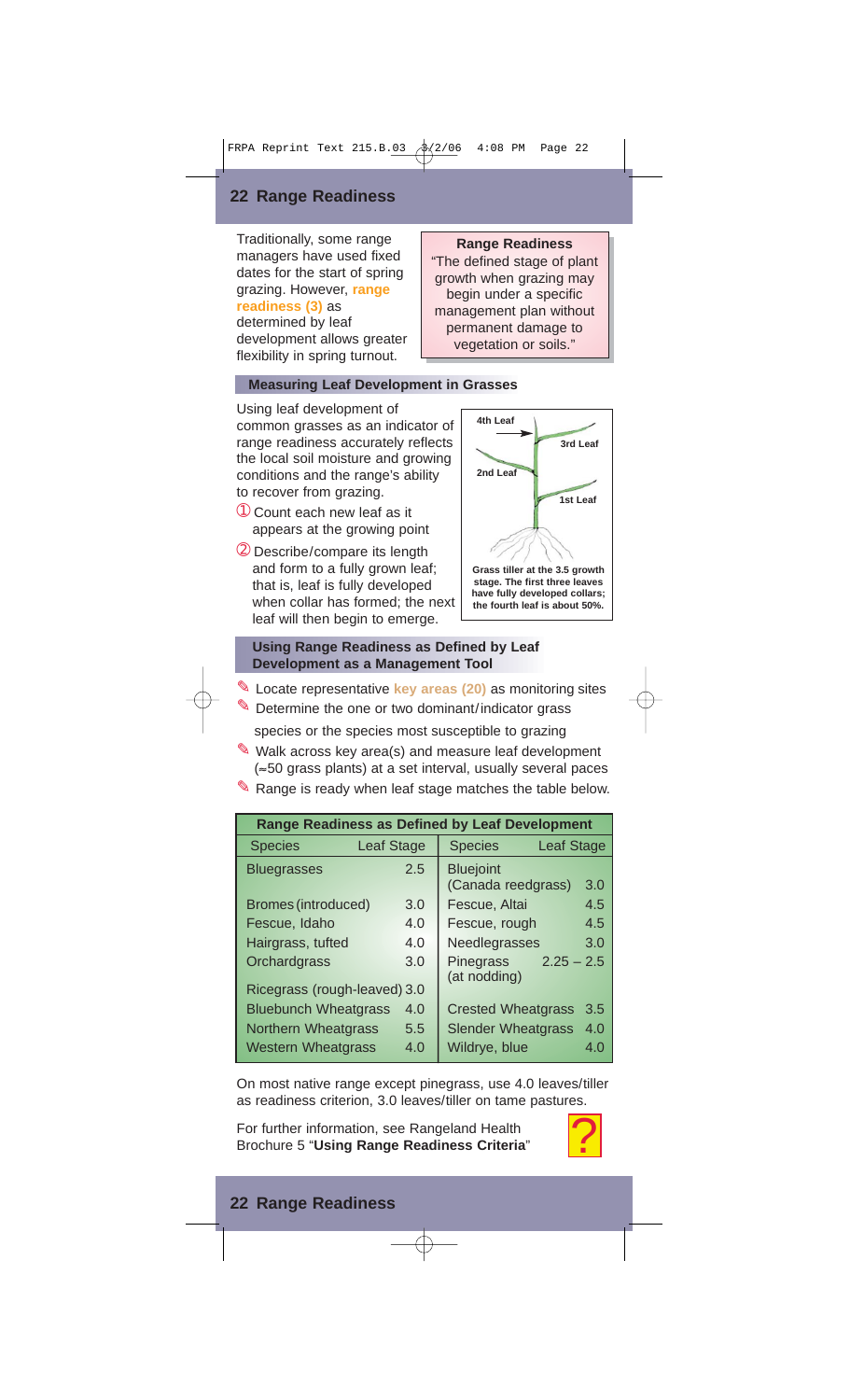## **23 Invasive Plants**

Your practices must prevent the introduction and spread of invasive plants (weeds). Preventive practices are more costeffective than treating affected areas. You may choose one or a combination of different practices for your operation.

## **Beneficial (Preventive) Management Practices**

**Communicate with Others**: although you are responsible only for your own activities, **due diligence(13)** suggests that you notify other users (forest, oil and gas, and commercial recreation companies) of invasive plants in your operating area. Report infractions by others.

**Revegetate Disturbed Areas**: if native vegetation will not establish on its own after soil disturbances from **range developments (15)**, seed exposed soil with a suitable seed mix to prevent the establishment of invasive plants.

**Keep Out of Infested Areas**: stay away from infested areas with livestock/equipment. Avoid grazing areas where invasive plants are going to seed to prevent their spread.

**Avoid Contaminated Materials**: do not move soil and gravel contaminated with seed. Do not move contaminated hay into new areas. Use certified seed.

**Remove Seed from Equipment and Livestock**: wash weeds and soil containing seeds off ATVs, tractors, trailers and pickups after passing through infested areas. Remove seeds and plant parts from livestock coming from infested areas. Double-bag seeds and burn.

## **Treatment Tools**

**Biological Control**: apply host-specific insects to invasive plants, graze when invasive plants are vulnerable, or seed suitable species to outcompete invasive plants.

**Chemical Control**: herbicides can be valuable in weed control, especially in early stages of infestation. Use selective herbicides to target undesirable plants. Observe required buffers for bodies of water during applications.

**Mechanical Control**: cut, mow or handpull invasive plants before they produce seed. Cut just before blooming as close to the ground as possible. Perennial plants may require several cuttings before energy in the roots is depleted.

| <b>Invasive Plants</b>                                                                                                                                                                                                                                                        |                                                                                                                                                                                                                                                                                                  |                                                                                                                                                                                                                                                                                           |  |  |  |
|-------------------------------------------------------------------------------------------------------------------------------------------------------------------------------------------------------------------------------------------------------------------------------|--------------------------------------------------------------------------------------------------------------------------------------------------------------------------------------------------------------------------------------------------------------------------------------------------|-------------------------------------------------------------------------------------------------------------------------------------------------------------------------------------------------------------------------------------------------------------------------------------------|--|--|--|
| Anchusa<br><b>Blueweed</b><br>Canada thistle<br>Dalmatian toadflax<br>Giant knotweed<br><b>Hoary cress</b><br>Leafy spurge<br><b>Meadow knapweed</b><br>Oxeye daisy<br><b>Puncture vine</b><br>Russian knapweed<br>Scotch thistle<br>Sulphur cinquefoil<br><b>Yellow</b> iris | Baby's breath<br><b>Brown knapweed</b><br>Common burdock<br>Diffuse knapweed<br>Gorse<br>Hound's-tongue<br>Marsh thistle<br>Nodding thistle<br><b>Perennial pepperweed</b><br><b>Purple loosestrife</b><br>Scentless chamomile<br>Spotted knapweed<br>Tansy ragwort<br><b>Yellow starthistle</b> | <b>Black knapweed</b><br><b>Bull thistle</b><br>Common tansy<br><b>Field scabious</b><br>Hoary alyssum<br>Japanese knotweed<br>Meadow hawkweed<br>Orange hawkweed<br><b>Plumeless thistle</b><br>Rush skeletonweed<br>Scotch broom<br>St. John's wort<br>Teasel<br><b>Yellow toadflax</b> |  |  |  |
| www.invasiveplantcouncilbc.ca<br>www.for.gov.bc.ca/hfp/invasive/index.htm                                                                                                                                                                                                     |                                                                                                                                                                                                                                                                                                  |                                                                                                                                                                                                                                                                                           |  |  |  |

## **23 Invasive Plants**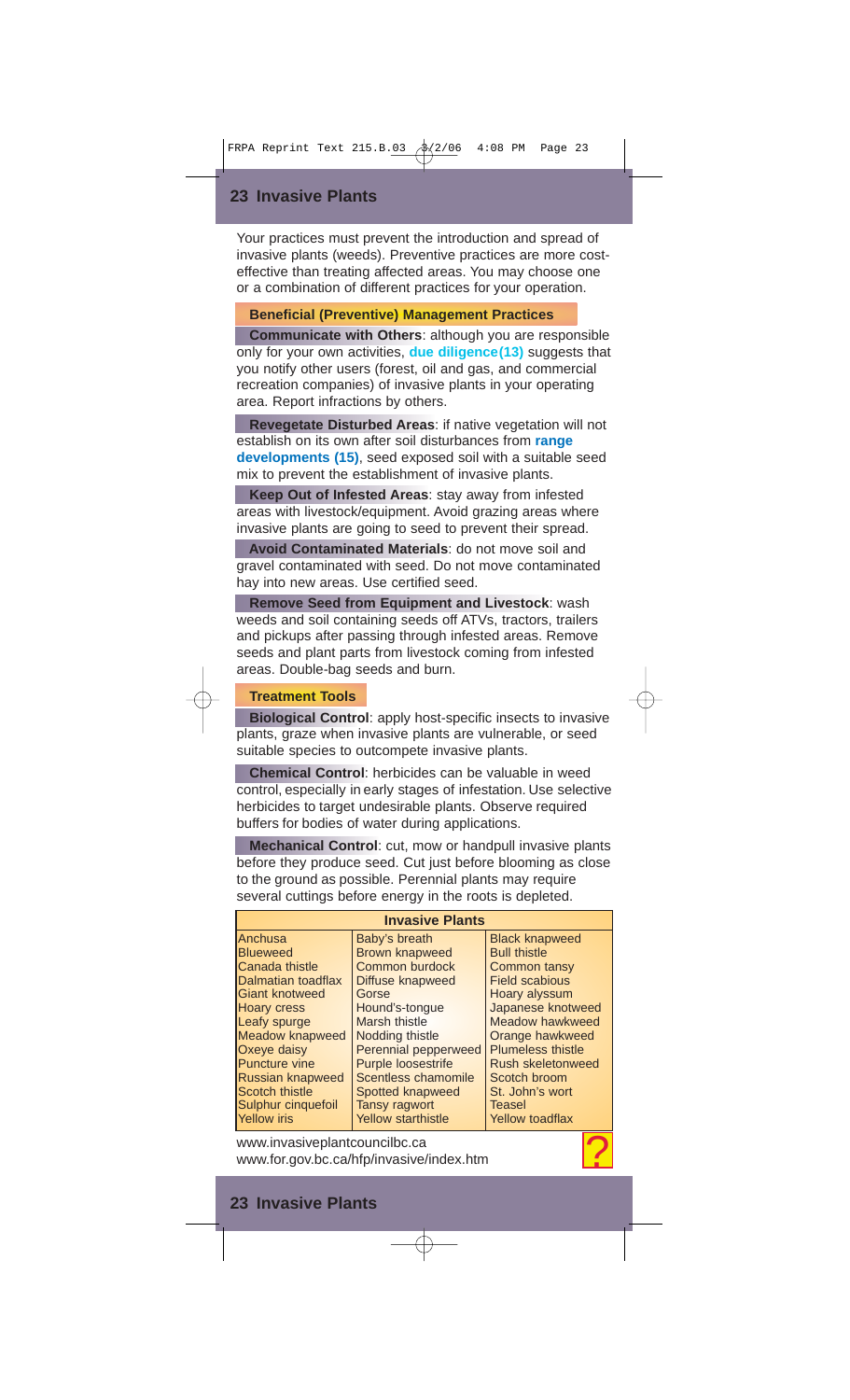## **24 Key Plants**



#### **Dalmatian Toadflax**

Creeping rooted perennial up to 1.2 m tall. Pale green waxy heart-shaped leaves are in contrast to the bright yellow "snapdragon-like" flowers 2.5 – 4 cm long.

**Spotted Knapweed** Biennial to shortlived, taprooted perennial plant up to

1.5 m tall. It has

**Dalmatian Toadflax**

deeply cut hairy leaves and purple, or white, flowers. Flowerhead bracts have a black-tipped fringe. <u>?</u>



**FORAGE**

**INVASIVES**

"**Field Guide to Noxious Weeds And Other Selected Invasive Plants of British Columbia**"



#### **Bluejoint Reedgrass**

Tufted, up to 2 .0 m tall native grass with creeping rhizomes and long, wide, lax leaves. Seed head is 10 – 25 cm long and nodding. Common in clearings in northern B.C.; very common in moist to wet forests and wetlands throughout the province.

bunchgrass with narrow, stiff, rough leaves and a loose seed head. Often forms large clumps that are dominated by old plant stems. Found in dry to moist grasslands and open forests. Most abundant between 400 – 1200 m. Densely tufted, 60 – 100 cm tall native



## **Bluebunch Wheatgrass**

Erect, 60 – 130 cm

tall native bunchgrass; many stems form clumps up to 150 cm wide. Leaves are light green to bluish green, flat to loosely rolled, and often persist from previous years. Very common on low to midelevation grasslands and open forests.

#### **Pinegrass**

 $E$  Erect, 60 – 100 cm tall

native grass with creeping rhizomes, long, flat or rolled leaves and reddish stem bases with a tuft of hair at the leaf collar. Generally without seed heads except in openings. Common in dry to mesic lodgepole pine and Douglas-fir forests.



**Pinegrass**

**Range Plants** Series (Central, Northern, Southern and Peace Region), Interactive Key for Grass Identification: www.livinglandscapes.bc.ca/grasses/, <u>?</u>

e-Flora of BC: www.geog.ubc.ca/~brian/florae/floristics.html

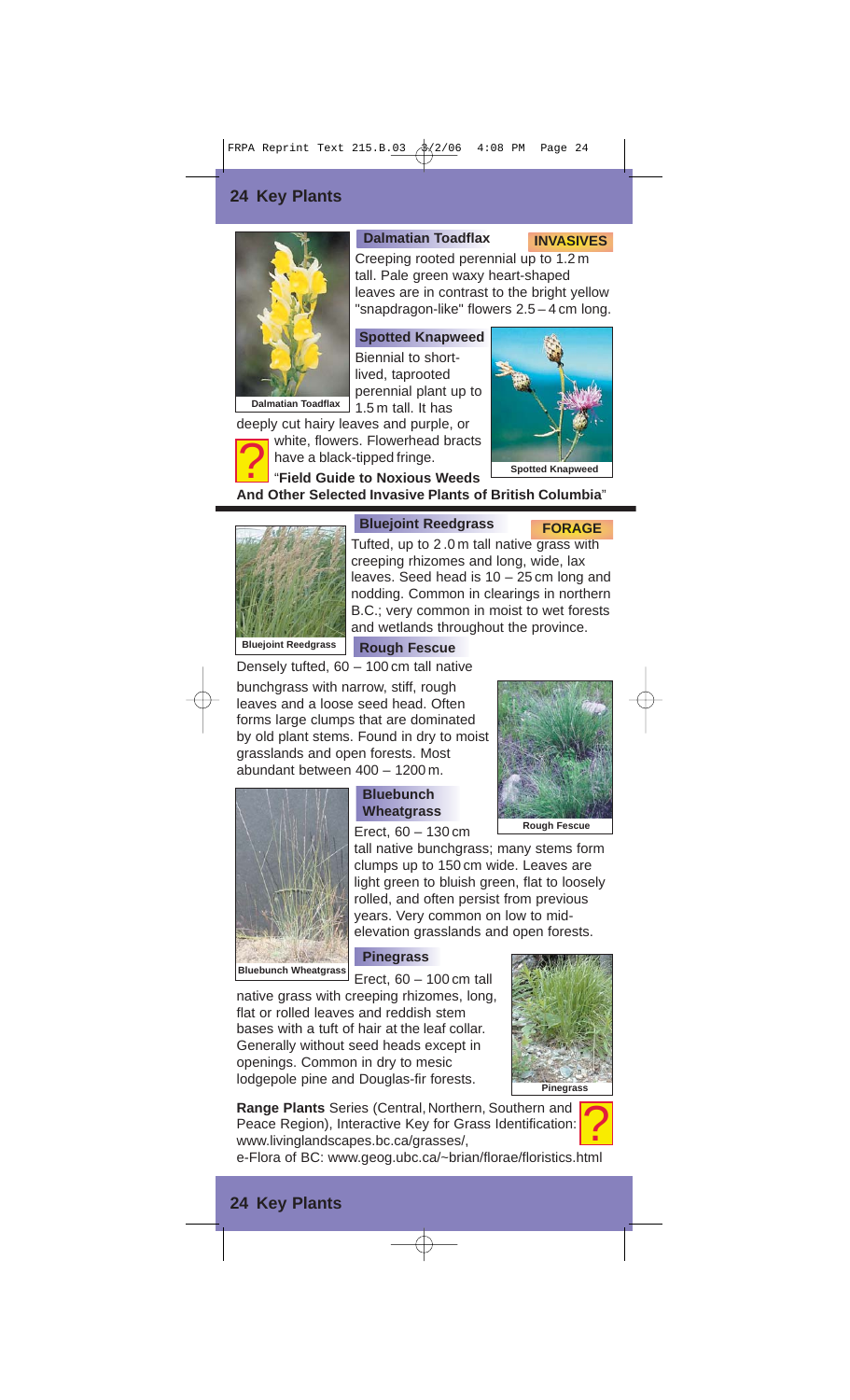## **Range Management in B.C.**

This infoflip is intended for people with an interest in the management of Crown rangeland in B.C.

It will help you recognize your legal requirements, liabilities and responsibilities under the Forest and Range Practices Act (FRPA). As part of **due diligence(13)**, use your Ministry contacts, publications and applicable websites to ensure that you are always up-to-date. It is your responsibility to ensure that you know, understand and fulfill your legal obligations, including obligations under **other legislation (8)**.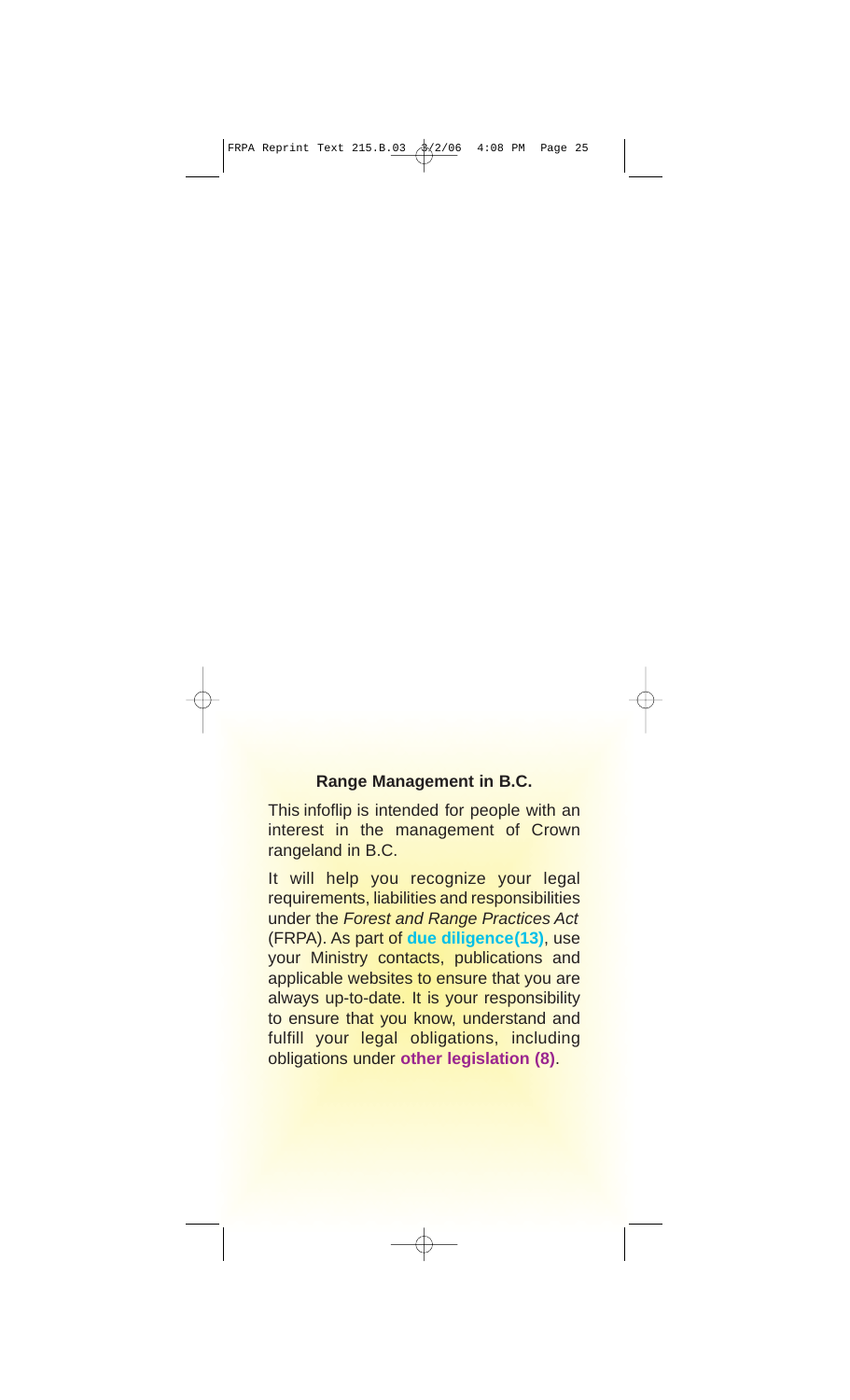## **How to Use This Infoflip**

This infoflip is divided into three components:

- Resource objectives set by government, and how they may affect your operation; this information is found in the left section
- Planning requirements; this information is found primarily in the middle section
- Practical information and field techniques, such as **Tier One Monitoring (20)**, to assist in daily decision-making

Use the coloured and numbered references to move to related sections.

If in doubt about any work practices, procedures or legal requirements, contact your employer, industry association, or the appropriate agencies listed on the back cover.